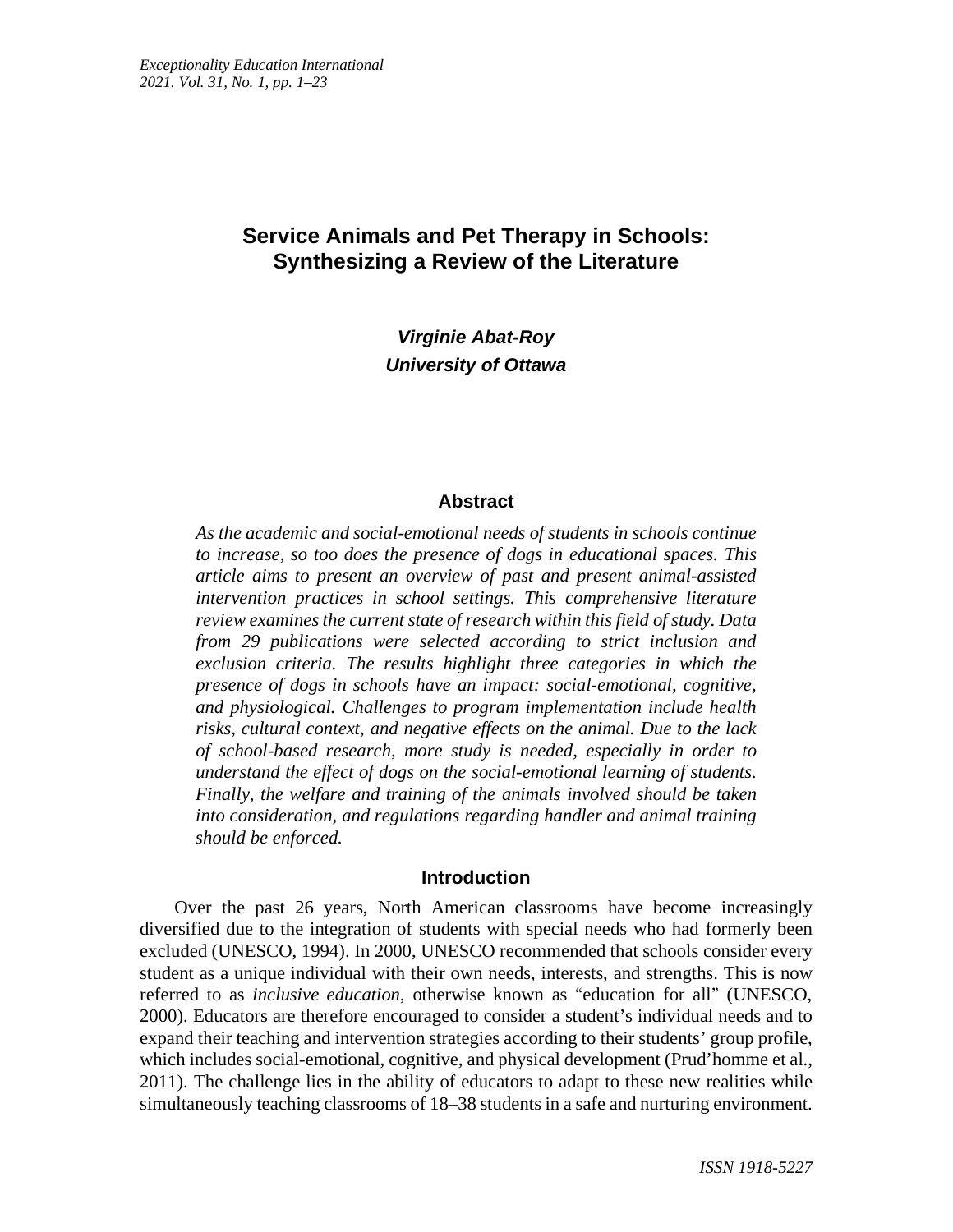Several student profiles with specific characteristics, such as autism and learning disabilities, often require special support in the classroom. Students with disabilities also require adaptations that require significant resources that public schools do not necessarily possess. The field of education now seems to be at a crossroads, and a call for innovation has changed the conversation.

The incorporation of animals into intervention settings has gained the attention of the public education system and researchers over the past 60 years. With the increasing popularity of dogs in educational milieus, researchers have decided to study the phenomenon to better understand the impact of dogs on children (Gee et al., 2017). Some systematic reviews have focused on popular approaches. For example, Hall et al. (2016) presented data pertaining to dogs in reading programs while Davis et al. (2015) conducted a systematic review regarding research on assistance dogs for children with autism. These authors concluded that dogs had a positive effect on young people, but that more evidence was needed to explain the relationship between dogs and the student's well-being and overall development. To date, it has not been possible to identify any literature review focused on the overall effect of both assistance and therapy dogs on children.

There is a growing interest in incorporating animals into the school environment as a type of intervention method to support students who demonstrate a range of exceptionalities. This interest is not surprising because children are naturally drawn toward family pets (Uttley, 2013). Dogs are the most predominant animal in classrooms because they are highly trainable and are common members of North American households (Burrows et al., 2008; Fine, 2015; Miura et al., 1998; Spruin & Mozova, 2018).

In this article, I aim to present the existing knowledge about dogs in classroom settings. More specifically, my goal is to answer the following question: Which effects of the presence of dogs in schools have been documented by researchers in the field? Furthermore, I investigate the possibilities and limitations of past and present practices associated with animal-assisted interventions. To do so, I present the framework and the methodology utilized in this comprehensive literature review, followed by the steps that were used to obtain the results. The fourth section offers a portrait of these results. The fifth and final section discusses these results and the emerging effects of animal assisted interventions in schools, as well as relationships that can be established between the different types of intervention.

### **Conceptual Framework**

*Animal-assisted intervention* (AAI) is an umbrella term for the multiple types of intervention that include one or multiple animals at the core of the activity. AAI is a diversified field of study, and Figure 1 offers a visualization of that variety. Schools have integrated a wide range of interventions and programs involving dogs throughout the years, including social-skill training in both small and large reading groups. AAI is a "goaloriented and structured intervention that intentionally includes or incorporates animals in health, education, and human service ... for the purpose of therapeutic gains in humans" (International Association of Human-Animal Interaction Organizations[IAHAIO], 2018, p. 5).

The first major branch of AAI is *pet therapy*. This approach is characterized by a triangular relationship formed between the individual, the handler, and the animal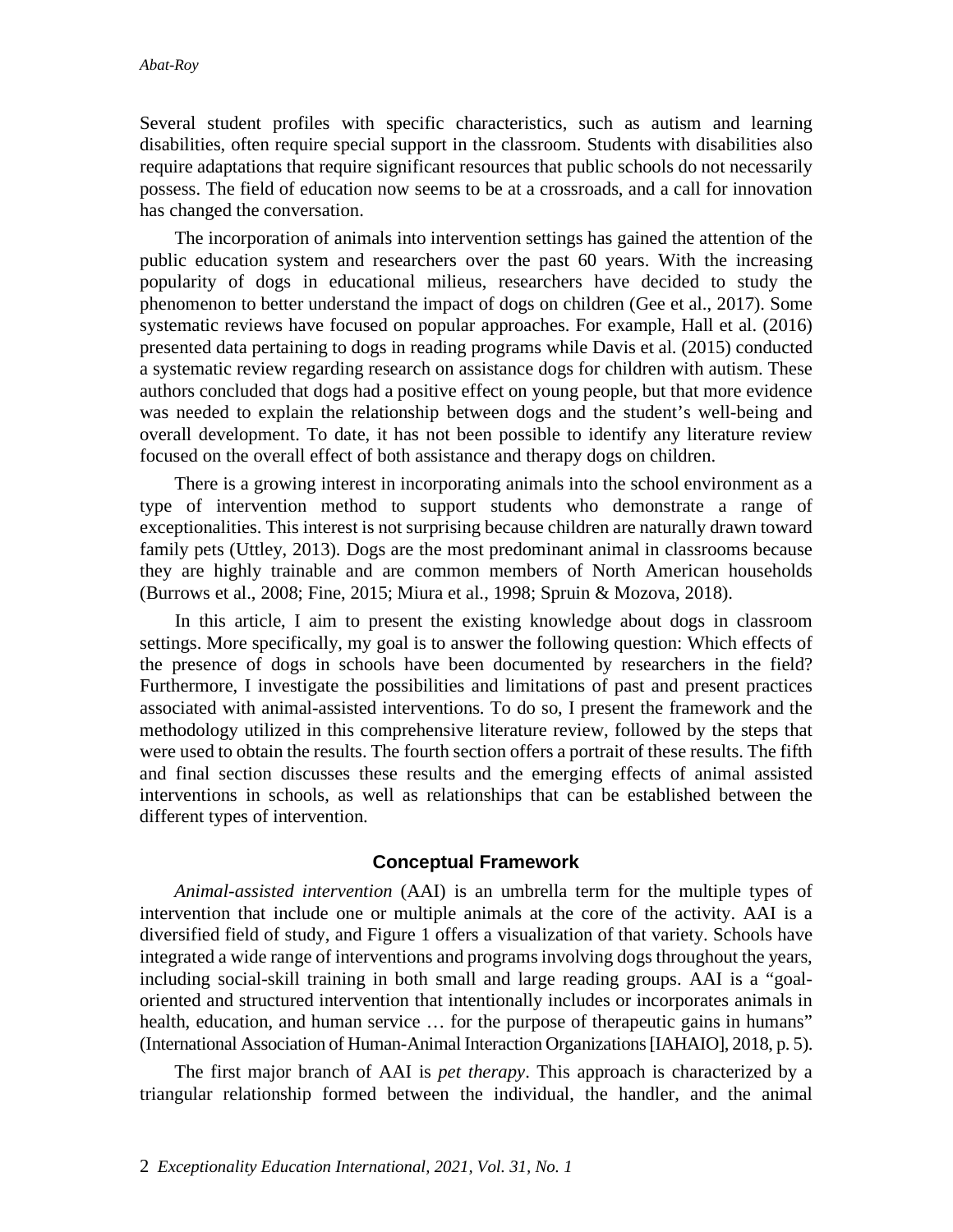(MacNamara et al., 2015). Pet therapy includes three main subcategories. *Animal-assisted activities* refer to casual visits by an animal and its handler (IAHAIO, 2018). The practice can also be used in a therapeutic context where the animal facilitates the process during *animal-assisted therapy*. Pet therapy is referred to as *animal-assisted education* when it is takes place in an educational context with pedagogical goals. The animal-assisted education triangle is slightly different from the animal-assisted therapy triangle: the educator replaces the handler, sets goals and objectives, and ensures the safety and well-being of the two other parties. Animal-assisted education is adapted to the needs of the student, including their reading, social skill, and affective needs (Brelsford et al., 2017).



#### **Figure 1.** *The Umbrella of Animal-Assisted Interventions*

*Animal-assisted programs,* which use dogs to palliate an individual's disability, is the second major branch of animal-assisted interventions. Dogs are commonly utilized to assist with difficult living conditions such as blindness, autism, or generalized anxiety. Commonly called a "guide dog" when assisting a blind individual and a "service" or "assistance dog" when covering the remaining gamut of disabilities (Assistance Dogs International*,* 2020), these animals undergo extensive screening and annual re-evaluations to ensure proper regulatory standards. The animal must be trained to help a human partner acquire more autonomy in order to be classified as an assistance or service dog. For instance, a psychiatric service dog could alert a human partner of an imminent panic attack and help that person find the fastest way out of a room.

In the literature, animal-assisted therapy is not always part of the spectrum of animalassisted interventions. The difference between pet therapy and animal-assisted programs resides in the selection and training of the animals: only certain pet-therapy animals are trained and registered through a pet-therapy program. In contrast, animal-assisted programs only utilize animals that have had specific training designed to answer the needs of a person with a disability.

In the literature, service or guide dogs are commonly referred to as "tools" that assist humans with managing the symptoms of their disabilities: a service dog is often equated with a cane or walker, which aids its blind handler with mobility. However, there is increased awareness that dogs are sentient, living beings because of the companionship and comfort they provide their human partners. Thus, service dogs are now becoming referred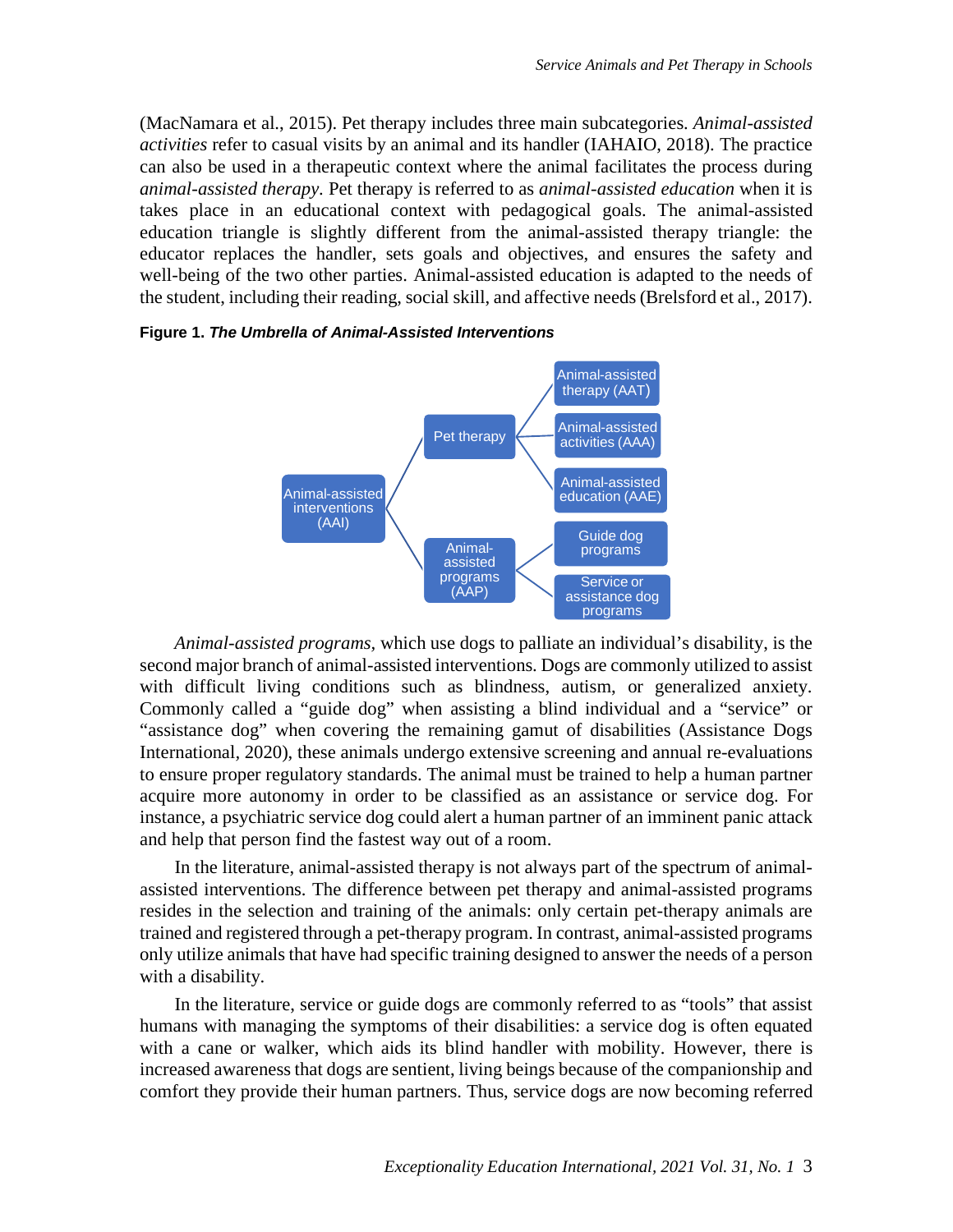to as "partners" rather than "tools." These evolving perspectives are opening a vast field of unstudied themes, such as animal well-being and ethics.

According to Bowlby (2005), humans and animals both need affectionate bonds to survive. For children, such relationships are usually nourished by their parents at a very young age. In everyday life, this need can also be fulfilled by peers and teachers. This *theory of attachment* (p. x) can explain the beneficial bond between children and dogs: a service dog provides a sense of security and comfort, which can reduce behavioural issues in its young beneficiary. The lack of rigid and strict social protocol in dogs can benefit humans developing around them, a role referred to as that of *social facilitator* (Servais, 2007, p. 50). When humans meet new people, there are rigid social constructs in place underlying these encounters. Therefore, the presence of an animal facilitates social relationships and the establishment of social contact between people. In a therapeutic context, dogs help patients open up and communicate since the context can be less formal and intimidating. Finally, dogs do not speak, sigh, gesture, make facial expressions, or judge human actions. This creates an environment that benefits observation, focus, and well-being since the student is not required to interpret human gestures and expression. These theories explain the growing interest in setting up programs that answer student's social and emotional needs.

# **Methodology**

The focus of this review is to extract information from original, empirical studies to address the topic of the effects of animal-assisted interventions on children in school settings. As a result, education professionals and future researchers will have a better grasp of their respective roles in the learning process and the limitations of current research. Moreover, this review will bring others up to date on the literature and potentially lead to a systematic review or future pilot studies.

For this article, a comprehensive literature review was conducted using criteria that were specific to the concepts of inclusion and exclusion (Onwuegbuzie & Frels, 2016). In contrast to a systematic review involving a comprehensive quality analysis, a comprehensive literature review aims to provide an overview of the available empirical evidence on a given topic (Onwuegbuzie & Frels, 2016). The studies were (1) classified, (2) organized, (3) analyzed, and (4) reinterpreted so as to provide "an initial indication of the location of the literature relating to a particular issue and [identify] its overall size" (Anderson et al., 2008).

No beginning date was specifically set for what was included in this literature review. The rationale for focusing on a wide timeline was due to the emergence of publications in the field. Rather, a search was conducted for peer-reviewed studies in French and English (the two official languages of Canada) on five online databases that, together, offer a catalogue of research in education and related fields: JSTOR, Erudit, ERIC, PsychLit, and Google Scholar. Through keyword alerts, new publications were also obtained. Specific keywords were combined with an operator (e.g., *AND/ET*) to locate every possible reference in both languages. Keywords used were "therapy dog," "assistance dog," "service dog," "animal-assisted teaching," "animal-assisted learning," "pet therapy," combined with "school setting," "school," "children," "kids," and "students." Thesis databases were scanned using a similar technique through Omni, the University of Ottawa library advanced-search platform.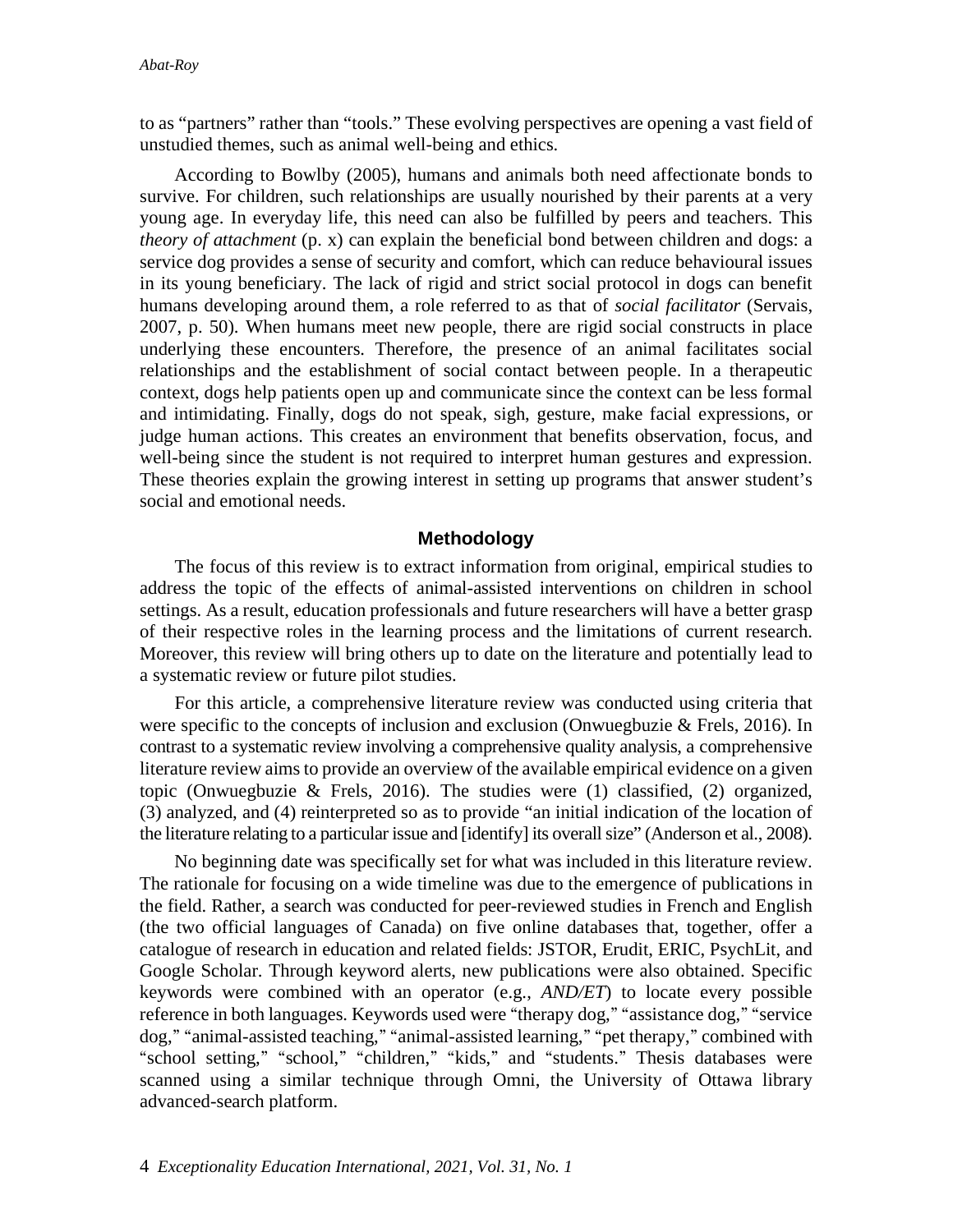To be considered for inclusion in the review, the evidence had to respect a certain number of criteria pertaining to inclusion and exclusion. Besides containing the keywords, the evidence had to be either a peer-reviewed article, a thesis, or a dissertation. Due to the shortage of studies in the field, master's theses and doctoral dissertations were included. The publication was required to contain at least one dog explicitly working in a school, as well as participants under 18 years of age. Recreational publications without empirical evidence were eliminated, as were article abstracts and studies that involved unschooled populations. Systematic reviews and meta-analyses were discarded since aggregated data did not fit the requirements fixed for this review. Studies using animals other than dogs was also omitted. These strategies permitted the removal of non-pertinent evidence.

The literature search in databases was conducted between January 2019 and April 2020. Ninety-eight documents found in databases and 13 from thesis search platforms were selected for review and imported into a screening and data extraction software called Covidence. After reading through the 111 abstracts, I excluded 16 due to the presence of exclusion criteria. The remaining 95 documents were then extensively screened using the inclusion and exclusion criteria, and 66 were removed for various reasons, the most common being the absence of empirical evidence. Other reasons included a non-school context, participants over 19 years of age, being a systematic review article, an intervention without animals, and an intervention with an animal other than a dog. Finally, 29 documents were included in the comprehensive literature review. (See Figure 2.)





*Exceptionality Education International, 2021 Vol. 31, No. 1* 5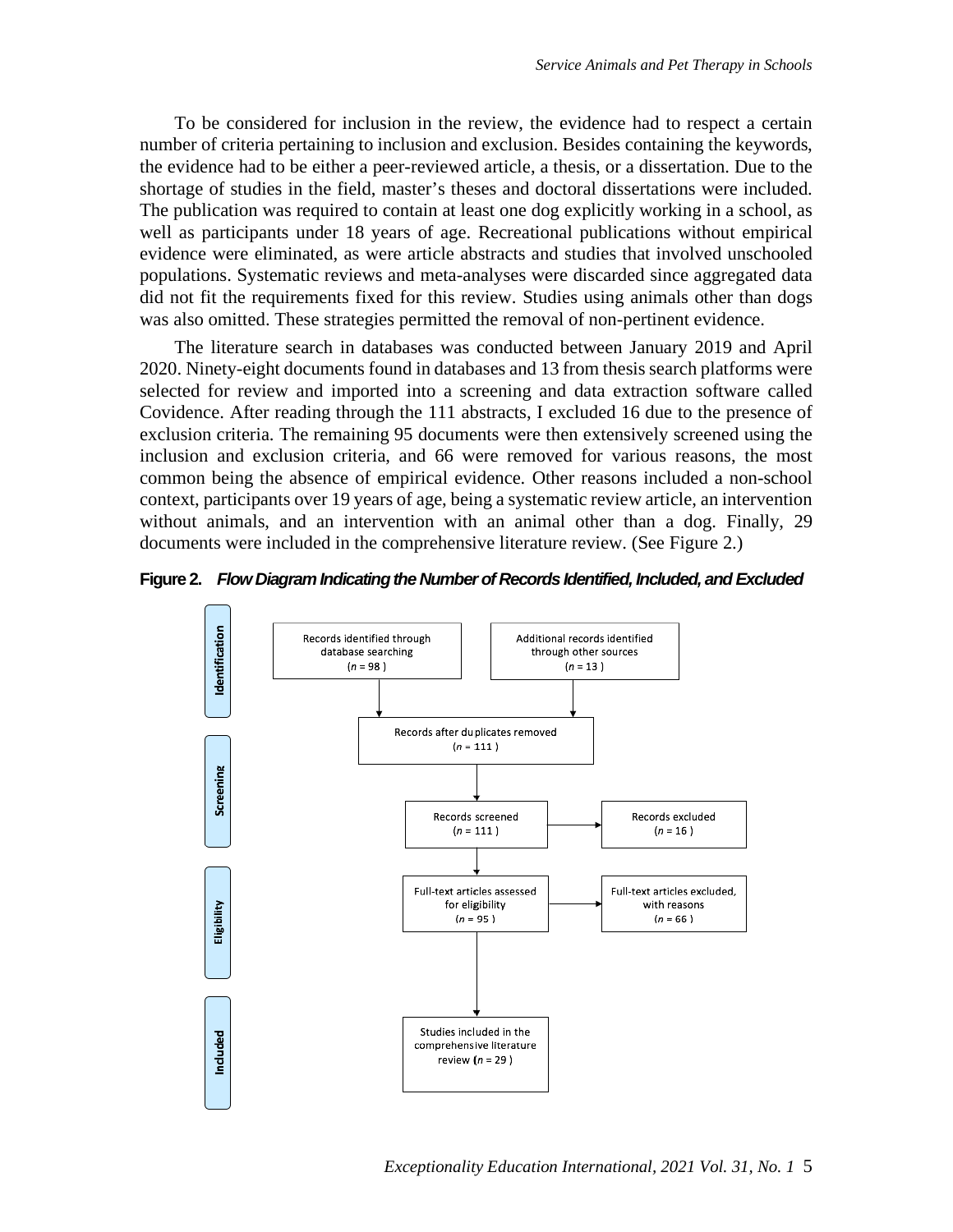The extracted data were subsequently organized in an MS Excel spreadsheet specifically designed with the objectives of this review in mind. The following information was recorded when provided by the researchers: document reference (author, title, and year), type of document (article, report, thesis, etc.), research theme, methodology (qualitative, quantitative, or mixed), method of analysis, characteristics of the school environment, participants, type of working dog (teaching partner, assistance dog, etc.), experimental task (when available), duration of the intervention, benefits, limitations, and recommendations identified by the authors. For conciseness, this article will not go into detail on limitations and recommendations.

#### **Results**

The characteristics of the literature selected show specific trends in the field of AAI. Out of 29 articles, the majority were peer-reviewed articles  $(n = 23)$ , while the remaining consisted of doctoral dissertations ( $n = 4$ ) and master's theses ( $n = 2$ ). More than half of this literature was published within the last decade. In the school setting, the majority of publications concerned therapy dogs  $(n = 25)$  while the remaining focused on assistance dogs  $(n = 4)$ . Moreover, the level of the training of the therapy animal varied according to the discretion of the researcher. Of the 25 publications pertaining to AAE, 19 employed therapy dogs, 2 combined therapy and family dogs, and 4 incorporated only family dogs. The last category contained only one case in which the dog had never had contact with children before the study (Anderson  $&$  Olson, 2006). Finally, the number of participants varied greatly, from 2 (Kogan et al., 1999) to 230 (Tissen et al., 2007). The average number of participants was 35.

There are seven columns in Appendix 1. The first identifies the study's first author only, year of publication, and the type of document. The second consists of the research objective. The third, fourth and fifth columns describe the participants (cohort size, gender, and age) and dog characteristics (type of dog, number, and type of training). The duration of the research and instruments used in data collection can be found in the description of the intervention. Finally, the last column is dedicated to research outcomes according to the researchers  $(+$  for positive effects,  $-$  for negative effects and  $+/-$  for neutral effects).

#### **Discussion**

The present study identified three recurring themes, which were grouped according to the social-emotional, cognitive, and physiological effects of a dog's presence in schools and presented below. These findings concur with the hypothesis put forth by Gee et al. (2017), who demonstrated that animals influence the cognitive development and academic performance of students. They proposed the hypothesis that animals affect the socialemotional development of children, which later impacts academic performance. Finally, the challenges of implementing such programs are identified. Awareness of these challenges will permit researchers and educational professionals to understand and prevent them.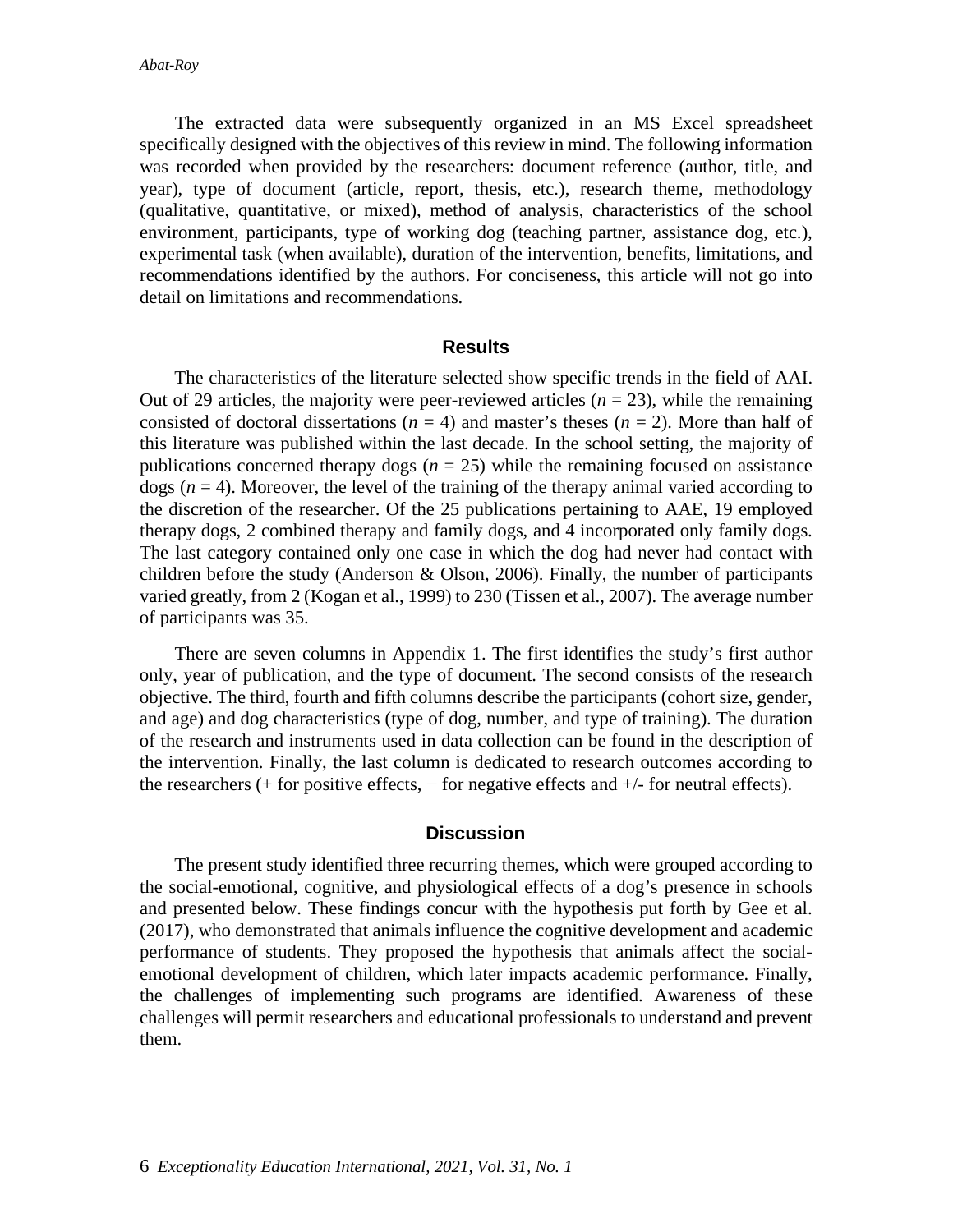## **Social-Emotional Effects**

The social-emotional role of the animal can be explained using the model created by Gee et al. (2017), which is supported by the evidence collected in this literature review. According to these findings, the social-emotional effects outweigh the others. Service or therapy dogs acting as social facilitators enhance the relationship between student, peer, and teacher (Anderson & Olson, 2006; Hergovich et al., 2002; Renaud, 2018; Stevenson et al., 2015; Tremblay, 2016; Walter Esteves & Stokes, 2008). In the presence of the aforementioned animals, interactions between peers are more respectful and empathic, while there is a notable reduction in violent gestures, facilitating relationships in the long term (Anderson & Olson, 2006; Hergovich et al., 2002; Limond et al., 1997). Educators have noticed decreased violence and improved behaviour, and the systematic exclusion of students is less commonly seen in the presence of an animal (Becker et al., 2017; Kirnan et al., 2018; Wicker, 2005). Consequently, AAI could potentially promote and support school inclusion and inclusive practices.

# **Cognitive Effects**

An increase in motivation and attention positively affects the child's social-emotional development at school, which in turn has an impact on cognitive development and potentially the student's grades (Bassette & Taber-Doughty, 2013; Beetz, 2013; Broad, 2018; Clune, 2019; Renaud, 2018). The presence of the dog affects the environment by promoting positive emotions during the act of reading. During these programs, students make fewer mistakes and have a feeling of better self-efficacy (Bassette & Taber-Doughty, 2016; Kirnan et al., 2016; le Roux et al., 2014; Moore et al., 2013; Treat, 2013). The dog acts as a social motivator, which is especially helpful when partnered with students demonstrating low motivation, particularly those who do not respond well to traditional teaching techniques (Connell et al., 2019). In the long term, there is greater attention and engagement toward their teacher (Kotrschal & Ortbauer, 2003). As previously mentioned, dogs are non-judgmental and do not react to reading errors, which allows the student to make mistakes and start over without the pressure that would be perceived if another human were present.

# **Physiological Effects**

Due to the fact that dogs act as a social catalyst, students living with a disability who are accompanied by a service dog are less ostracized because of their condition and benefit from increased daily social contact with their peers (Mader et al., 1989; Tremblay, 2016). Moreover, the positive effects of a service dog affect individuals in the surrounding environment. Tremblay (2016) showed that these people noticed a reduction in their own stress and an increase in their well-being in the presence of the animal, which can be attributed to a decrease in the cortisol hormone. Found in the saliva, cortisol is responsible for the body's stress response, commonly referred to as "fight or flight." Increased cortisol levels are found in children with autism who suffer from regular crises, and incidents recur due to the inability of their body's metabolism to lower the hormone efficiently (Viau et al., 2010). Physical contact with an animal, such as petting, has been observed to greatly reduce cortisol levels (Beetz et al., 2011; Viau et al., 2010; Wedl et al., 2015). One study showed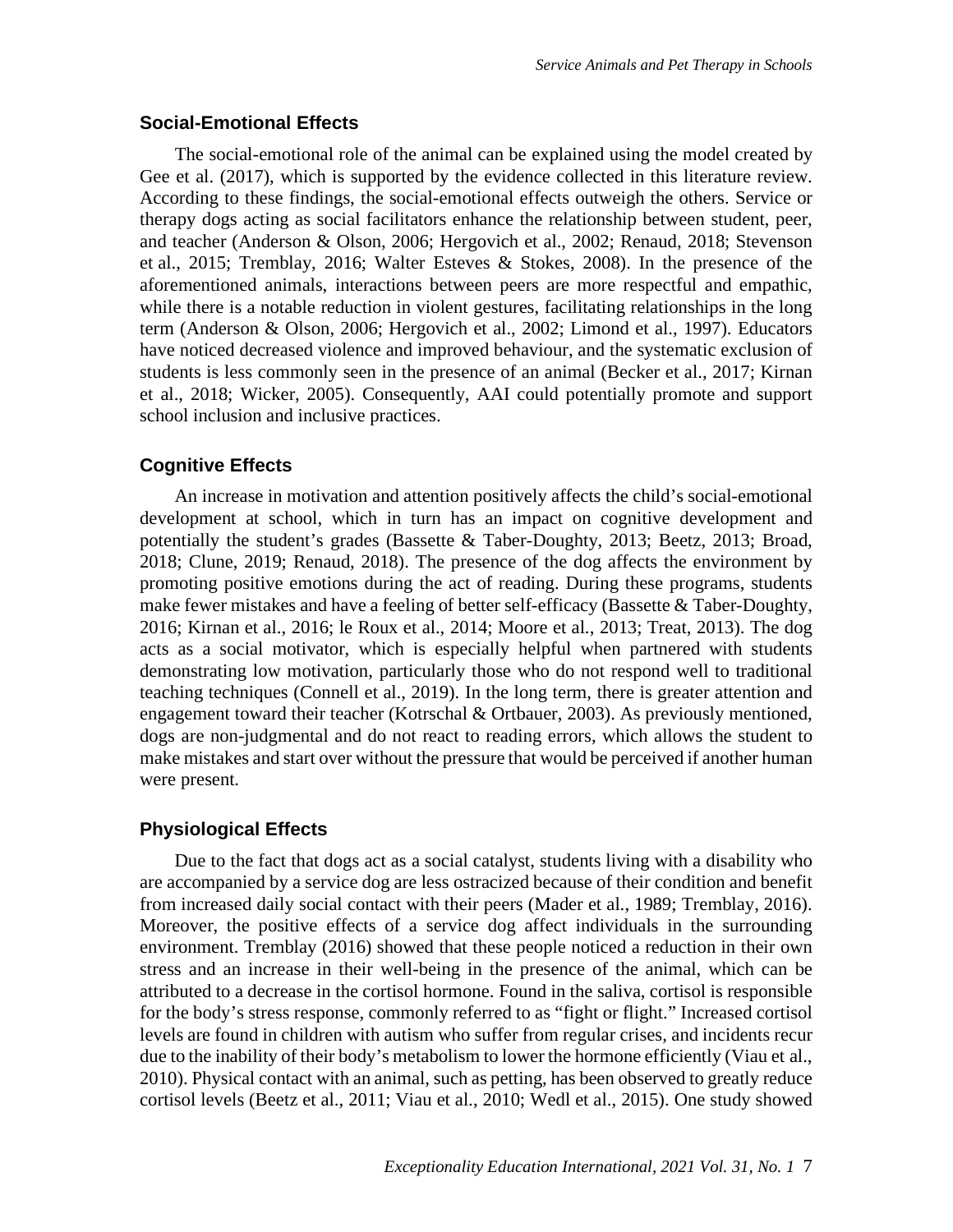that the family of a child with autism working with a service dog exhibited much lower overall cortisol levels after the service animal joined the household (Fecteau et al., 2017). The same effect as been noted in school contexts in instances where the dog calms the beneficiary, helps avoid crisis, and benefits the well-being of peers and educators (Beetz et al., 2011; Wedl et al., 2015).

During physical therapy, children with special needs working with therapy dogs demonstrated increased movement perception and performance. Students with physical disabilities also exhibited improved memory function and ability to focus, showing a significant enhancement in motor skills and coordination (Nedzinskaitė et al., 2019). Finally, one study also showed that AAI increases the level of oxytocin, the hormone of attachment, in the blood (Beetz et al., 2012). When a student creates a bond with the dog in the classroom, they demonstrate elevated levels of oxytocin, strengthening the bond. Peers and teachers around them also benefit, and the relationships among them are fortified. Therefore, even if a service dog is trained for a sole beneficiary, individuals who interact with the pair also benefit from these physiological effects.

# **Challenges to Implementation**

There is a scarcity of resources and officially recognized animal-assisted programs, which explains the great variety of research methodologies and the lack of continuity within the field. Also, several people indirectly play a role in the success of the dog's integration into a student's life, requiring collaboration between the family, the foundation in charge of the animal (in the case of service animals), and school staff (Tremblay, 2016). Moreover, procedures that determine successful integration of animals in educational contexts can vary based on location, school district, and school, which can complicate the process (Burrows et al., 2008).

The difficulty of establishing one of these programsin a school is not the only negative effect observed. There are health risks associated with bringing a living animal into a school. Even if the dog has adequate hygiene, it most likely sheds fur and leaves behind traces of saliva, which can elicit allergic reactions or increase asthma in susceptible people. Thus, it is imperative to verify the medical records of the school's staff and students who will be in contact with the animal (Tremblay, 2016). Cultural or religious beliefs must also be taken into consideration since some students will not be allowed to come in direct contact with the animal (Walter Esteves & Stokes, 2008). Preventive measures can be put in place to avoid unfortunate incidents, such as a thorough cleaning of the dog's "spot," washing hands before and after contact, and using gloves to touch the animal in the case of students with mild allergies.

There is always a risk that other students can become distracted by the dog during class (Walter Esteves  $\&$  Stokes, 2008). Though studies have highlighted the positive effect of an animal's presence on attention span for the beneficiary, the reverse can be true for the student's peers. Parents and members of the school administrative staff often verbalize their concerns about these distractions, which can slow down the incorporation of the AAE program or service dog into the classroom (Burrows et al., 2008).

Finally, the negative effects on the animal itself are important to mention. This literature review identified a lack of attention to the well-being of the dog. As noted earlier,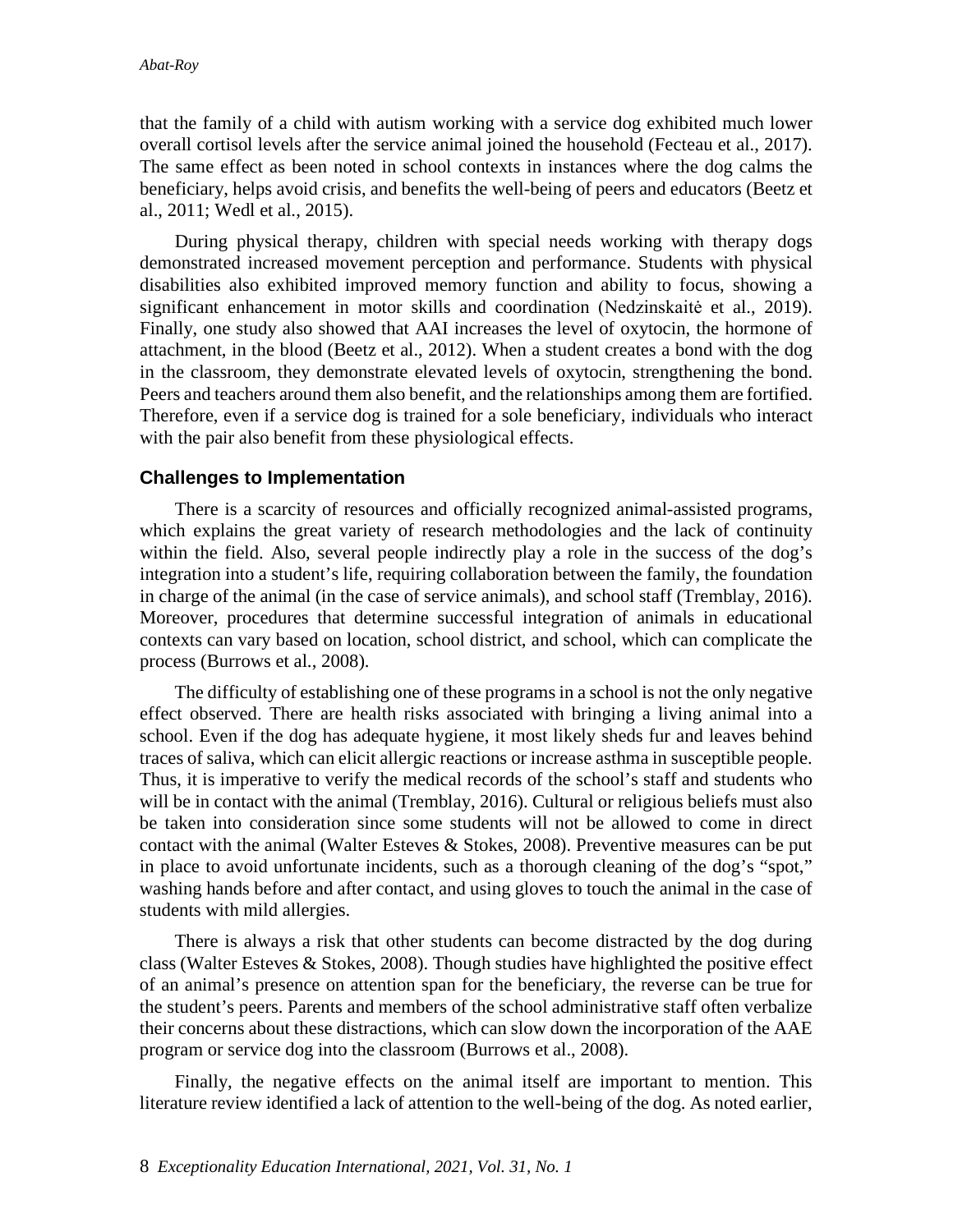dogs are often perceived as tools rather than living beings. There is the possibility of exhaustion, since the animal is bombarded with noise and distractions in the busy school environment (Burrows et al., 2008). Like humans, dogs require rest periods. Moreover, some trainers do not recommend bringing certain service dogs to school since the animal is a highly social being and the environment will inhibit its ability to focus and work properly (Davis et al., 2004). Trainers should be aware of the environment in which the dog will work when assessing the suitability of a dog's temperament for a specific student. Exhaustion is an even greater risk for therapy dogs that have not been screened or professionally trained by an accredited instructor. These dogs are often not habituated to more rigorous working conditions (Walter Esteves & Stokes, 2008). Partnering with living beings involves concern for the well-being of all parties involved. Finally, it is important to note that the negative effects that have been studied are mostly found in publications concerning service dogs, whereas these same effects are often not examined in research with therapy dogs. Questions should be asked regarding positive bias in the latter as well as validity.

### **Future Research**

This comprehensive literature review aimed to understand the effect of dogs in schools, whether they are therapy dogs or service dogs. More research is needed, particularly in understanding the role of dogs on social-emotional learning, which potentially impacts cognitive learning. It would be appropriate to do more extensive research that integrates an increased number of participants. In addition, it is recommended that the welfare of an animal that is brought into any educational setting be studied. Recently, a new category of service dogs, called *facility dogs*, has been introduced into schools to meet the needs of children with and without diagnoses. These animals are trained and monitored by service-dog organizations to work with a wide variety of students. This approach could possibly address some of the limitations associated with therapy dogs, including the lack of appropriate training for school contexts. More research is needed in the field to assist training facilities with the demands placed on dogs working in the school environment.

A secondary finding of this research is the virtual absence of publications in educational journals, which is exacerbated by the lack of researchers in the field (Anderson & Olson, 2006; Gee et al., 2017). Only a handful of studies in the field of education had been conducted and published by researchers. Why is there a lack of interest or support from the educational community? This reality influences the methodological choices and vision of the authors writing on the subject. A recent recommendation has been made to incorporate children as active participants in the research (Kirnan et al., 2018). This practice would encourage researchers to include students' voices in data collection. To truly understand the impact of dogs on their school life, it is time to let students speak their own truth instead of relying on answers that are inferred by the adults surrounding them.

### **Conclusion**

This comprehensive literature review presented the multi-dimensional effects of dogs in schools based on the empirical evidence of 29 publications. Research analyzed in this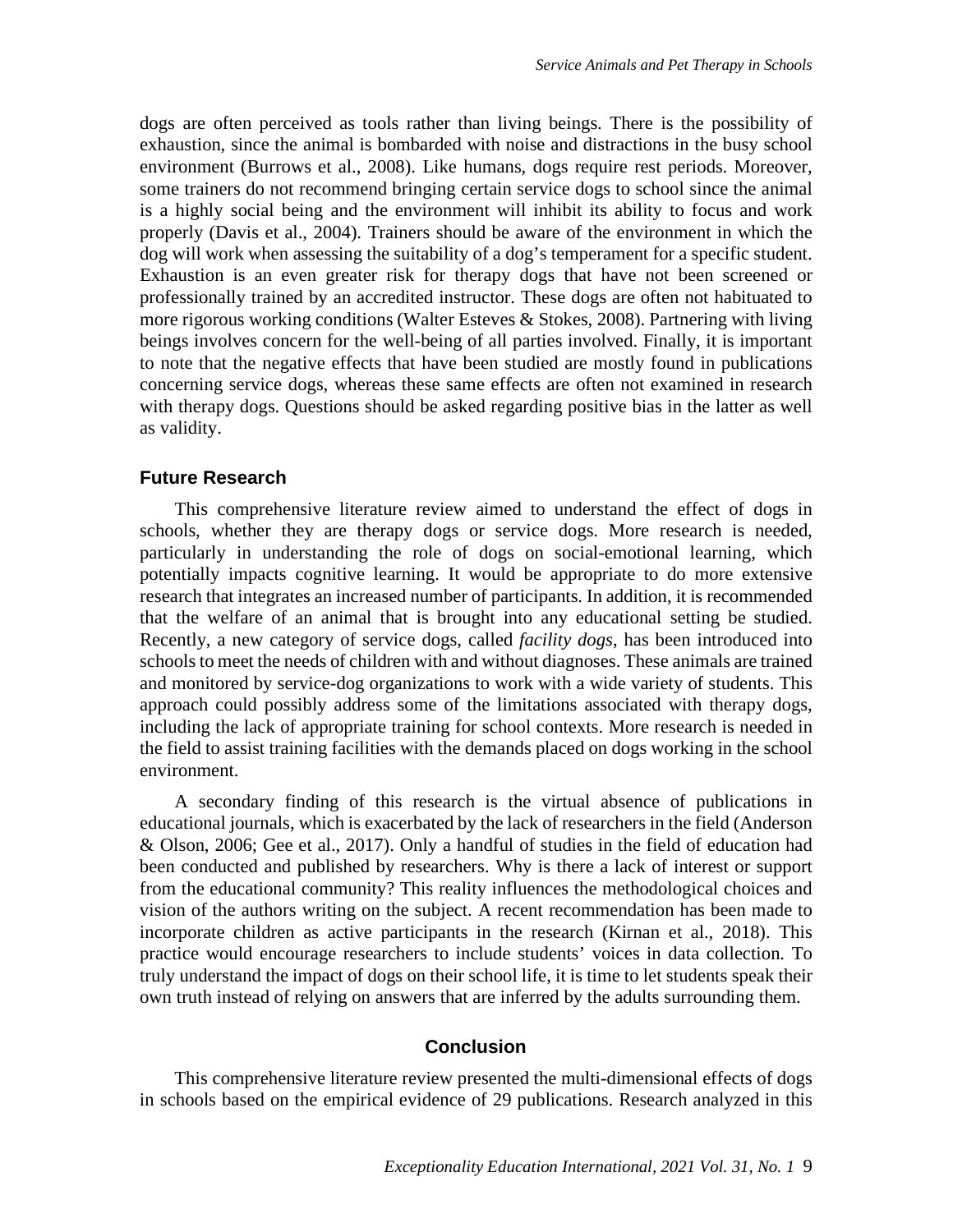review demonstrated positive social-emotional, cognitive, and physiological effects resulting from the presence of dogs in educational contexts. Moreover, this triad seems to be interrelated: the positive impact of a dog on a student's self-esteem increases their motivation, which ultimately affects their academic skills. The observed physiological effects are notable since they are seen in all individuals who evolve in the context of an AAE program or around the service dog. Cortisol levels are lowered in the presence of a dog, which reduces the negative stress response, while oxytocin increases, thus fortifying positive relationships. These scientific observations explain the success of service dogs working with students with autism and the impact of the dog on the student's surroundings. They also support the great diversity of AAI programs that can be found in publications so far, especially those related to the social-emotional development of students. They support the hypothesis stating that the true value of dogs in schools is based on social and emotional learning, which then impacts cognitive learning and development (as argued by Gee et al.,  $[2017]$ .

Some negative effects and limitations to AAE programs were identified in this review. Certain students cannot benefit from an AAE program because of social, cultural, and religious beliefs or because of physical conditions such as severe asthma. Moreover, not every student and service dog team can evolve in a school environment. The strenuous conditions that schools place on dogs require an animal that can cope with busy surroundings. It is also important to note that some therapy dogs employed in these studies were not adequately trained or prepared for the experience since working with students can be exhausting, especially over long periods of time. Service dogs, however, are often better trained for this type of environment. The welfare of the animal is often overlooked in publications, though the well-being of the dog is arguably as important as that of the students in avoiding negative incidents or burnout. It is recommended that more research be done in the field of education to further structure the practice and to enhance positive outcomes for students.

### **References**

- Anderson, K. L., & Olson, M. R. (2006). The value of a dog in a classroom of children with severe emotional disorders. *Anthrozoös*, *19*(1), 35–49. https://doi.org/10.2752/089279306785593919
- Anderson, S., Allen, P., Peckham, S., & Goodwin, N. (2008). Asking the right questions: Scoping studies in the commissioning of research on the organization and delivery of health services. *Health Research Policy and Systems, 6*(7), Article 7. https://doi.org/10.1186/1478-4505-6-7
- Assistance Dogs International. (2020). ADI terms & definitions. Retrieved March 15, 2020 from https://assistancedogsinternational.org/resources/adi-terms-definitions/
- Bassette, L. A., & Taber-Doughty, T. (2013). The effects of a dog reading visitation program on academic engagement behavior in three elementary students with emotional and behavioral disabilities: A single case design. *Child & Youth Care Forum*, *42*(3), 239–256. https://doi.org/https://doi.org/10.1007/s10566-013-9197-y
- Bassette, L. A., & Taber-Doughty, T. (2016). Analysis of an animal-assisted reading intervention for young adolescents with emotional/behavioral disabilities. *RMLE Online*, *39*(3), 1–20. https://doi.org/10.1080/19404476.2016.1138728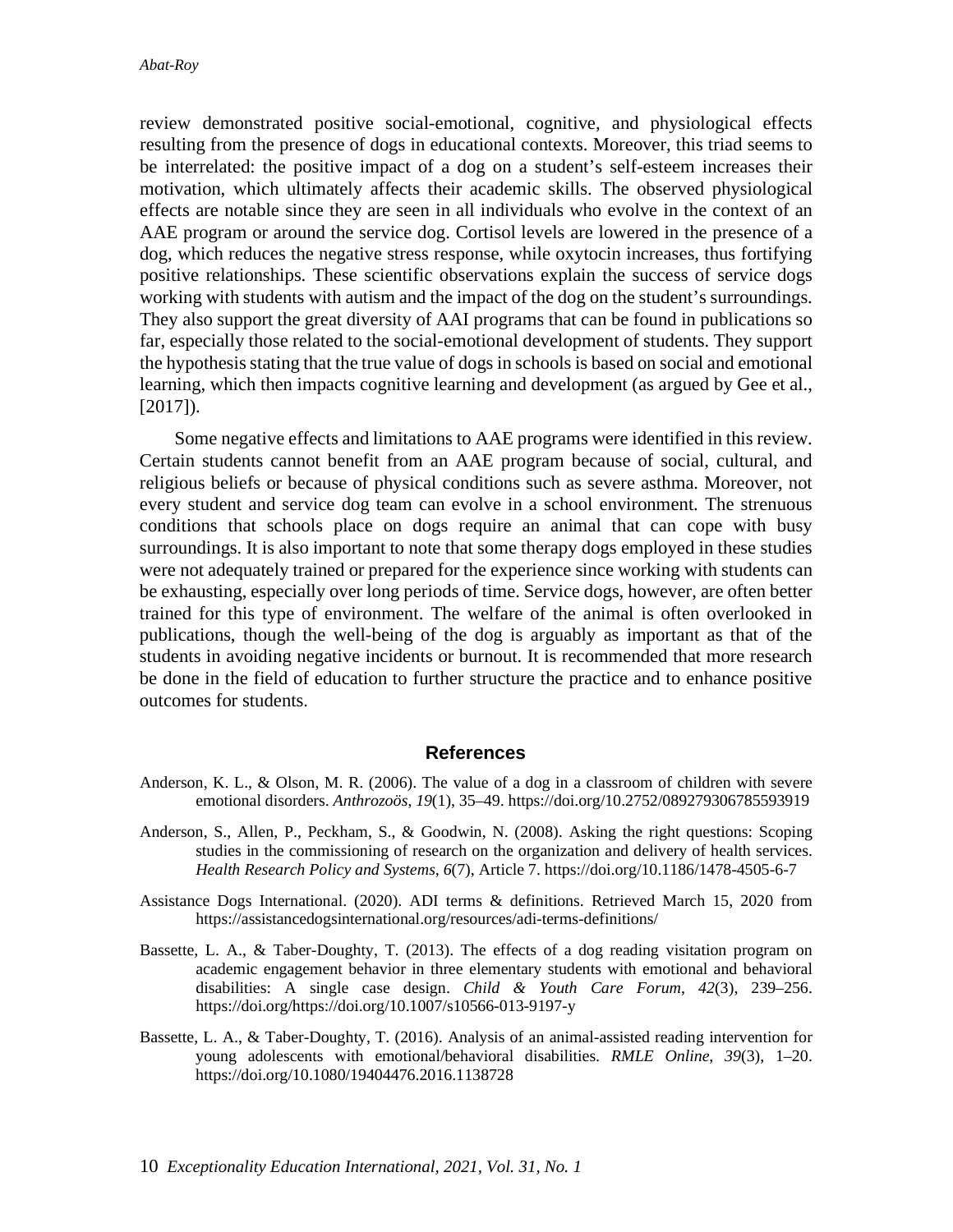- Becker, J. L., Rogers, E. C., & Burrows, B. (2017). Animal-assisted social skills training for children with autism spectrum disorders. *Anthrozoös*, *30*(2), 307–326. https://doi.org/10.1080 /08927936.2017.1311055
- Beetz, A. (2013). Socio-emotional correlates of a schooldog-teacher-team in the classroom. *Frontiers in Psychology*, *4*, 1–7. https://doi.org/10.3389/fpsyg.2013.00886
- Beetz, A., Kotrschal, K., Turner, D. C., Hediger, K., Uvnäs-Moberg, K., & Julius, H. (2011). The effect of a real dog, toy dog and friendly person on insecurely attached children during a stressful task: An exploratory study. *Anthrozoös, 24*(4), 349–368. https://doi.org/10.2752 /175303711X13159027359746
- Beetz, A., Uvnäs-Moberg, K., Julius, H., & Kotrschal, K. (2012). Psychosocial and psychophysiological effects of human-animal interactions: The possible role of oxytocin. *Frontiers in Psychology*, *3.* https://doi.org/10.3389/fpsyg.2012.00234
- Bowlby, J. (2005). *The making and breaking of affectional bonds*. Routledge.
- Brelsford, V., Meints, K., Gee, N., & Pfeffer, K. (2017). Animal-Assisted interventions in the classroom—A systematic review. *International Journal of Environmental Research and Public Health, 14*(7), 669–702. https://doi.org/10.3390/ijerph14070669
- Broad, A. (2018). *Pongo goes to school : An investigation into the role of school dogs in primary schools*. [Doctoral dissertation, University of Birmingham]. UBIRA ETheses. https://etheses.bham.ac.uk /id/eprint/9374/7/Broad2019EdD\_Redacted.pdf
- Burrows, K. E., Adams, C. L., & Millman, S. T. (2008). Factors affecting behavior and welfare of service dogs for children with autism spectrum disorder. *Journal of Applied Animal Welfare Science*, *11*(1), 42–62. https://doi.org/10.1080/10888700701555550
- Clune, M. E. (2019). *Measuring the effects of a therapy dog assisted reading intervention for thirdgrade students with dyslexia: A mixed methods case study*. [Doctoral dissertation, University of Bridgeport]. UB ScholarWorks. https://scholarworks.bridgeport.edu/xmlui/bitstream/handle /123456789/4311/Clune%20Final%20Dissertation%20nov%201.pdf?sequence=1&isAllowed=y
- Connell, C. G., Tepper, D. L., Landry, O., & Bennett, P. C. (2019). Dogs in schools: The impact of specific human–dog interactions on reading ability in children aged 6 to 8 years. *Anthrozoös*, *32*(3), 347–360. https://doi.org/10.1080/08927936.2019.1598654
- Davis, B. W., Nattrass, K., O'Brien, S., Patronek, G., & MacCollin, M. (2004). Assistance dog placement in the pediatric population: Benefits, risks, and recommendations for future application. *Anthrozoös*, *17*(2), 130–145. https://doi.org/10.2752/089279304786991765
- Davis, T. N., Scalzo, R., Butler, E., Stauffer, M., Farah, Y. N., Perez, S., Mainor, K., Clark, C., Miller, S., Kobylecky, A., & Coviello, L. (2015). Animal assisted interventions for children with autism spectrum disorder: A systematic review. *Education and Training in Autism and Developmental Disabilities*, *50*(3), 316–329.
- Dion, M. (Producer). (2018). *Académie Mira* [TV series]. Quiet Motion. https://www.tv5unis.ca /lacademie-mira/saisons/1
- Fecteau, S.-M., Boivin, L., Trudel, M., Corbett, B. A., Harrell Jr., F. E., Viau, R., Champagne, N., & Picard, F. (2017). Parenting stress and salivary cortisol in parents of children with autism spectrum disorder: Longitudinal variations in the context of a service dog's presence in the family. *Biological Psychology*, *123*, 187–195. https://doi.org/10.1016/j.biopsycho.2016.12.008
- Fine, A. H. (2015). *Handbook on animal-assisted therapy : Foundations and guidelines for animalassisted interventions*. Academic Press.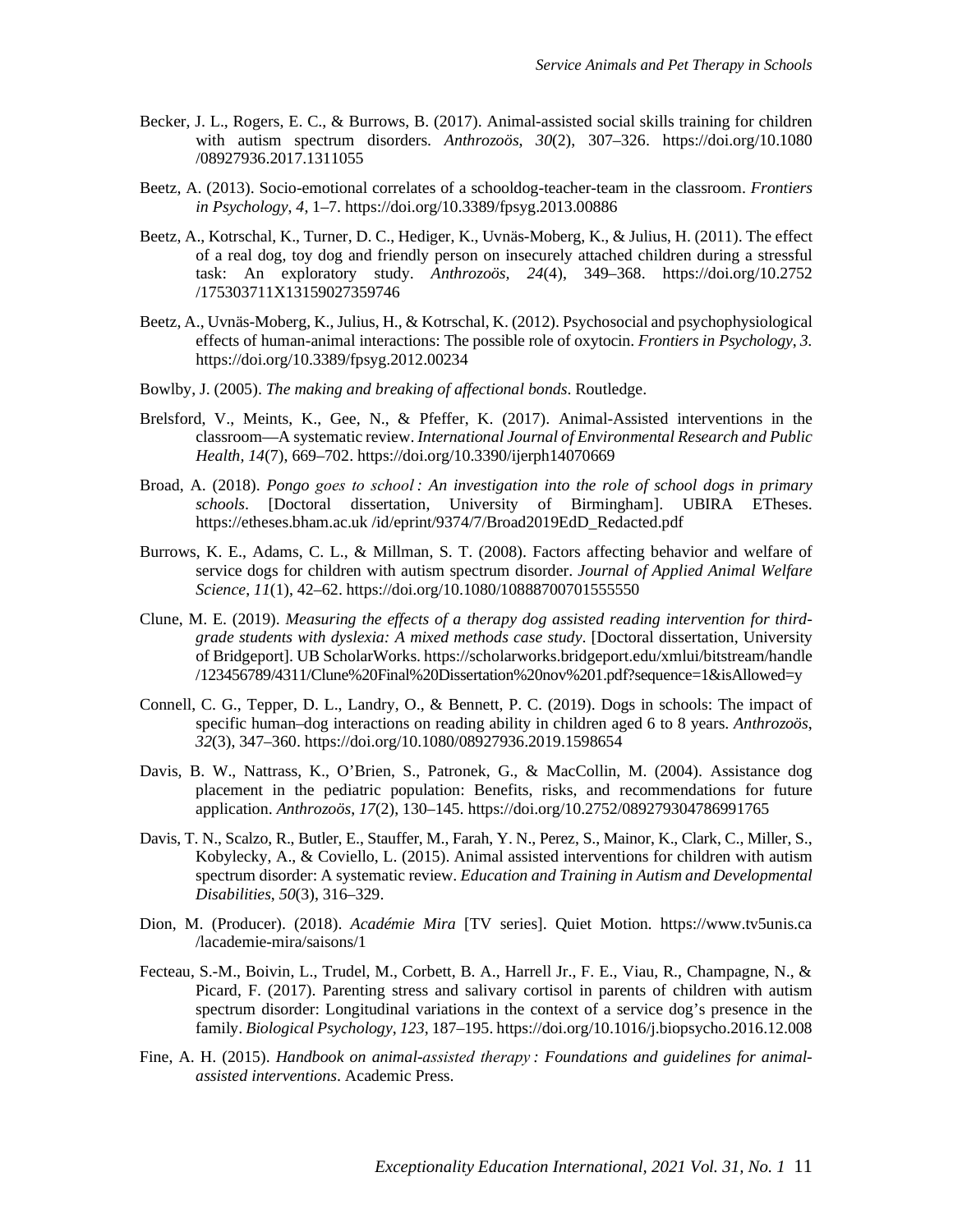- Gee, N. R., Griffin, J. A., & McCardle, P. (2017). Human–Animal interaction research in school settings: Current knowledge and future directions. *AERA Open*, *3*(3), 1-9. https://doi.org /10.1177/2332858417724346
- Hall, S. S., Gee, N. R., & Mills, D. S. (2016). Children reading to dogs: A systematic review of the literature. *PLoS ONE*, *11*(2), Article e0149759. https://doi.org/10.1371/journal.pone.0149759
- Hergovich, A., Monshi, B., Semmler, G., Zieglmayer, V., & Zieglmayer, V. (2002). The effects of the presence of a dog in the classroom. *Anthrozoös*, *15*(1), 37–50. https://doi.org/10.1039/F19878300281
- International Association of Human-Animal Interaction Organizations. (2018). *IAHAIO white paper 2014, updated for 2018: The IAHAIO definitions for animal assisted intervention and guidelines for wellness of animals involved in AAI.* https://iahaio.org/wp/wp-content /uploads/2021/01/iahaio-white-paper-2018-english.pdf
- Kirnan, J., Shah, S., & Lauletti, C. (2018). A dog-assisted reading programme's unanticipated impact in a special education classroom. *Educational Review*, *72*(1), 1–24. https://doi.org /10.1080/00131911.2018.1495181
- Kirnan, J., Siminerio, S., & Wong, Z. (2016). The impact of a therapy dog program on children's reading skills and attitudes toward reading. *Early Childhood Education Journal*, *44*(6), 637–651. https://doi.org/10.1007/s10643-015-0747-9
- Kogan, L. R., Granger, B. P., Fitchett, J. A., Helmer, K. A., & Young, K. J. (1999). The human-animal team approach for children with emotional disorders: Two case studies. *Child and Youth Care Forum*, *28*(2), 105–121. https://doi.org/10.1023/A:1021941205934
- Kotrschal, K., & Ortbauer, B. (2003). Behavioral effects of the presence of a dog in a classroom. *Anthrozoös*, *16*(2). https://doi.org/10.2752/089279303786992170
- le Roux, M. C., Swartz, L., & Swart, E. (2014). The effect of an animal-assisted reading program on the reading rate, accuracy and comprehension of Grade 3 students: A randomized control study. *Child and Youth Care Forum*, *43*(6), 655–673. https://doi.org/10.1007/s10566-014-9262-1
- Limond, J. A., Bradshaw, J. W. S., & Cormack, K. F. M. (1997). Behavior of children with learning disabilities interacting with a therapy dog. *Anthrozoös*, *10*(2–3), 84–89. https://doi.org/10.2752 /089279397787001139
- MacNamara, M., Moga, J., & Pachel, C. (2015). What's love got to do with it? Selecting animals for animal-assisted mental health interventions. In A. H. Fine (Ed.), *Handbook on animal-assisted therapy: Foundations and guidelines for animal-assisted interventions* (4th ed.; pp. 91–101). https://doi.org/10.1016/B978-0-12-801292-5.00008-0
- Mader, B., Hart, L. A., & Bergin, B. (1989). Social acknowledgments for children with disabilities: Effects of service dogs. *Child Development*, *60*(6), 1529–1534. https://doi.org/10.2307/1130941
- Miura, A., Tanida, H., & Bradshaw, J. W. S. (1998). Provision of service dogs for people with mobility disabilities. *Anthrozoös*, *11*(2), 105–108. https://doi.org/10.2752/089279398787000724
- Moore, E. G. J., Hlava, T., Garcia, S. L., & Brem, S. (2013). Ever try teaching a dog to read? Implicit theories of reading ability. *Anthrozoös*, *26*(3), 381–393. https://doi.org/10.2752 /175303713X13697429463637
- Nachman, D., & Hardy, D. (Directors). (2018). *Pick of the litter* [Film]. KTF Films. https://www.pickofthelittermovie.com/
- Nedzinskaitė, U., Mažeikaitė, J., Paleckaitis, M., & Stankevičius, R. (2019). Canine-Assisted therapy and the improvement of physical characteristics in disabled children: A pilot study. *Health Sciences*, *29*(6), 88–94. https://doi.org/10.35988/sm-hs.2019.106
- Onwuegbuzie, A., & Frels, R. (2016). *Seven steps to a comprehensive literature review: A multimodal & cultural approach*. Sage.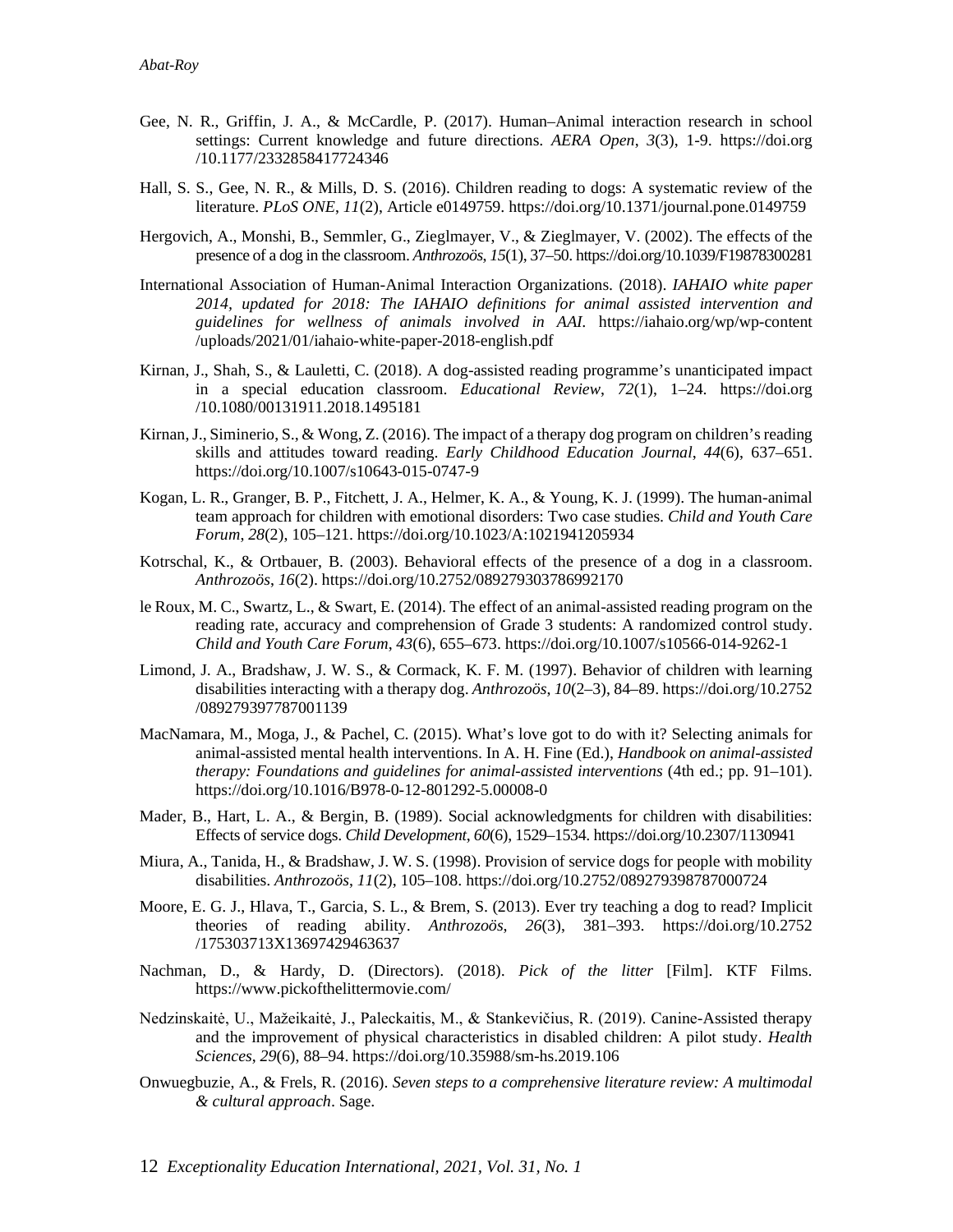- Prud'homme, L., Vienneau, R., Ramel, S., & Rousseau, N. (2011). La légitimité de la diversité en éducation: réflexion sur l'inclusion [The legitimacy of diversity in education: Reflecting on inclusion]. *Éducation et francophonie*, *39*(2), 6–22.
- Renaud, M. (2018). *Comprendre le rôle de la présence animale sur le climat de classe: les dimensions de la sécurité affective et des relations interpersonnelles* [Understanding the effect of the presence of an animal on classroom climate: The dimensions of affective security and interpersonal relations; Master's thesis, Université du Québec à Trois-Rivières]. Cognitio. http://depot-e.uqtr.ca/id/eprint/8488/1/032073196.pdf
- Servais, V. (2007). La relation homme-animal: La relation à l'animal peut-elle devenir significative, donc thérapeutique, dans le traitement des maladies psychiques? [The human–animal relationship: Can a relationship with an animal become significant, and therefore therapeutic, in the treatment of mental illness?] *Enfances & Psy*, *2*, Article 35, 46–57.
- Spruin, E., & Mozova, K. (2018). Dogs in the criminal justice system: Consideration of facility and therapy dogs. *Pet Behaviour Science*, *5*, 1–12. https://doi.org/10.21071/pbs.v0i5.10084
- Stevenson, K., Jarred, S., Hinchcliffe, V., & Roberts, K. (2015). Can a dog be used as a motivator to develop social interaction and engagement with teachers for students with autism? *Support For Learning*, *30*(4), 341–363. https://doi.org/https://doi.org/10.1111/1467-9604.12105
- Tissen, I., Hergovich, A., & Spiel, C. (2007). School-based social training with and without dogs: Evaluation of their effectiveness. *Anthrozoös*, *20*(4), 365–373. https://doi.org/10.2752 /089279307X245491
- Treat, W. A. (2013). *Animal-Assisted literacy instruction for students with identified learning disabilities: Examining the effects of incorporating a therapy dog into guided oral reading sessions* [Doctoral dissertation, University of California Santa Cruz]. eScholarship. https://escholarship.org/uc/item/6552t4mx
- Tremblay, A. (2016). *Présence d'un chien d'assistance MIRA pour deux adolescents ayant un TSA en contexte scolaire et familial : vécus et apports sur le développement humain*. [Presence of MIRA service dogs for two adolescents with severe learning difficulties in school and family contexts: Experiences and contributions to human development; Master's thesis, Université de Montréal]. Papyrus. https://papyrus.bib.umontreal.ca/xmlui/handle/1866/18613
- UNESCO. (1994). *The Salamanca statement and framework for action on special needs education* (ED-94/WS/ 1 8). https://www.right-to-education.org/sites/right-to-education.org/files/resourceattachments/Salamanca\_Statement\_1994.pdf
- UNESCO. (2000). *Education for all : The 2000 assessment*. https://unesdoc.unesco.org/ark:/48223 /pf0000120058
- Uttley, C. M. (2013, September). Toddlers through Grade 3: Animal attraction: Including animals in early childhood classrooms. *YC Young Children*, *68*(4), 16–21.
- Viau, R., Arsenault-Lapierre, G., Fecteau, S., Champagne, N., Walker, C. D., & Lupien, S. (2010). Effect of service dogs on salivary cortisol secretion in autistic children. *Psychoneuroendocrinology*, *35*(8), 1187–1193. https://doi.org/10.1016/j.psyneuen.2010.02.004
- Walter Esteves, S., & Stokes, T. (2008). Social effects of a dog's presence on children with disabilities. *Anthrozoös*, *21*(1), 5–15. https://doi.org/10.1080/08927936.2008.11425166
- Wedl, M., Kotrschal, K., Julius, H., & Beetz, A. (2015). Children with avoidant or disorganized attachment relate differently to a dog and to humans during a socially stressful situation. *Anthrozoös*, *28*(4), 601–610. https://doi.org/10.1080/08927936.2015.1070002
- Wicker, J. D. (2005). *A human-animal intervention team model in an alternative middle/high school* (Publication No. 3200707) [Doctoral dissertation, Colorado State University]. ProQuest Dissertations Publishing.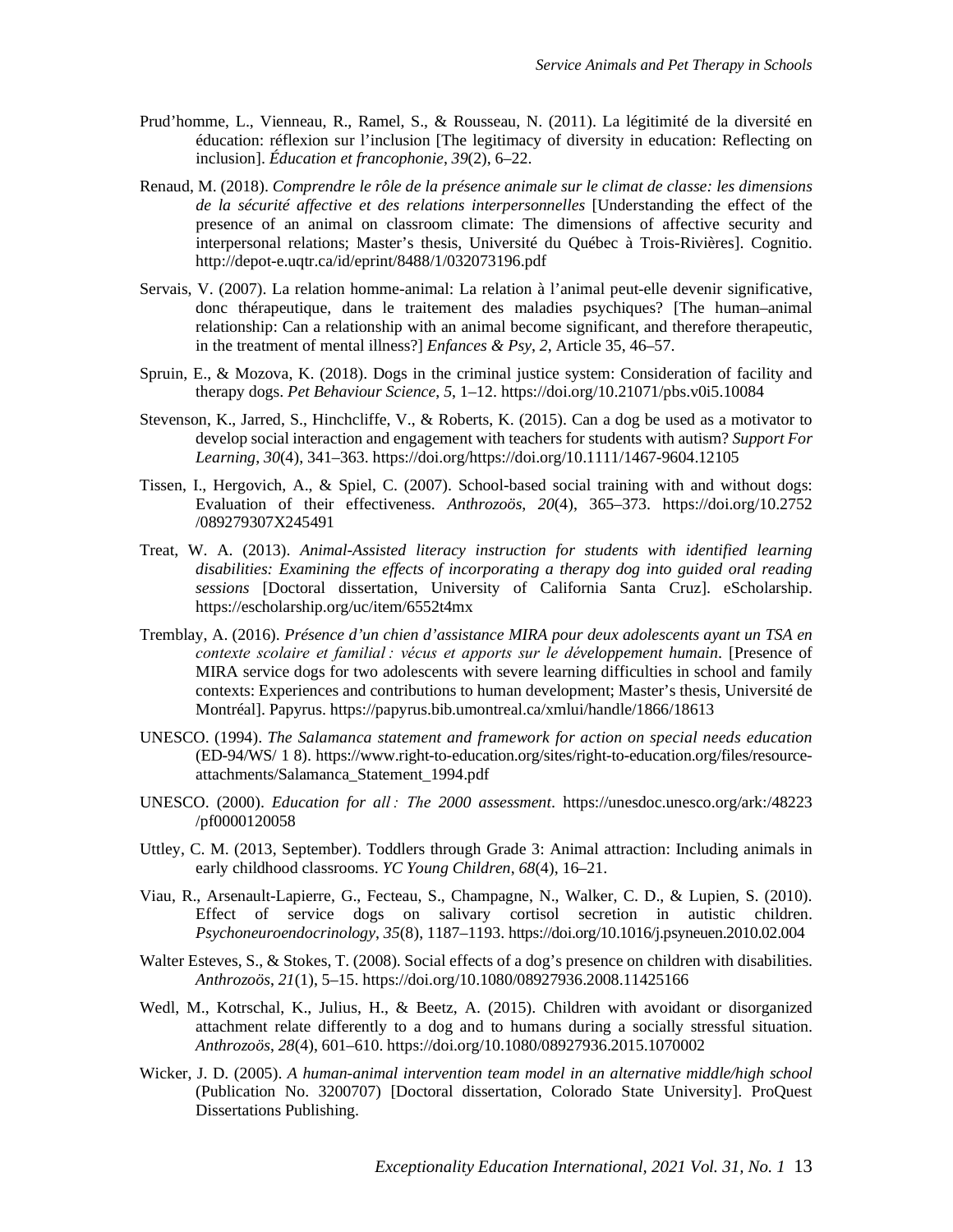### **Author's Note**

The author would like to thank Nathalie Bélanger, Phyllis Dalley, Eliane Dulude, Nicholas Ng-A-Fook, Catherine Déri, Adam Cicchillitti, and Hélène Abat, who helped review this work.

Correspondence concerning this article should be addressed to Virginie Abat-Roy, Faculty of Education, Lamoureux Hall, 145 Jean-Jacques-Lussier, Ottawa, ON K1N 6N5 Canada. Email:vabat032@uottawa.ca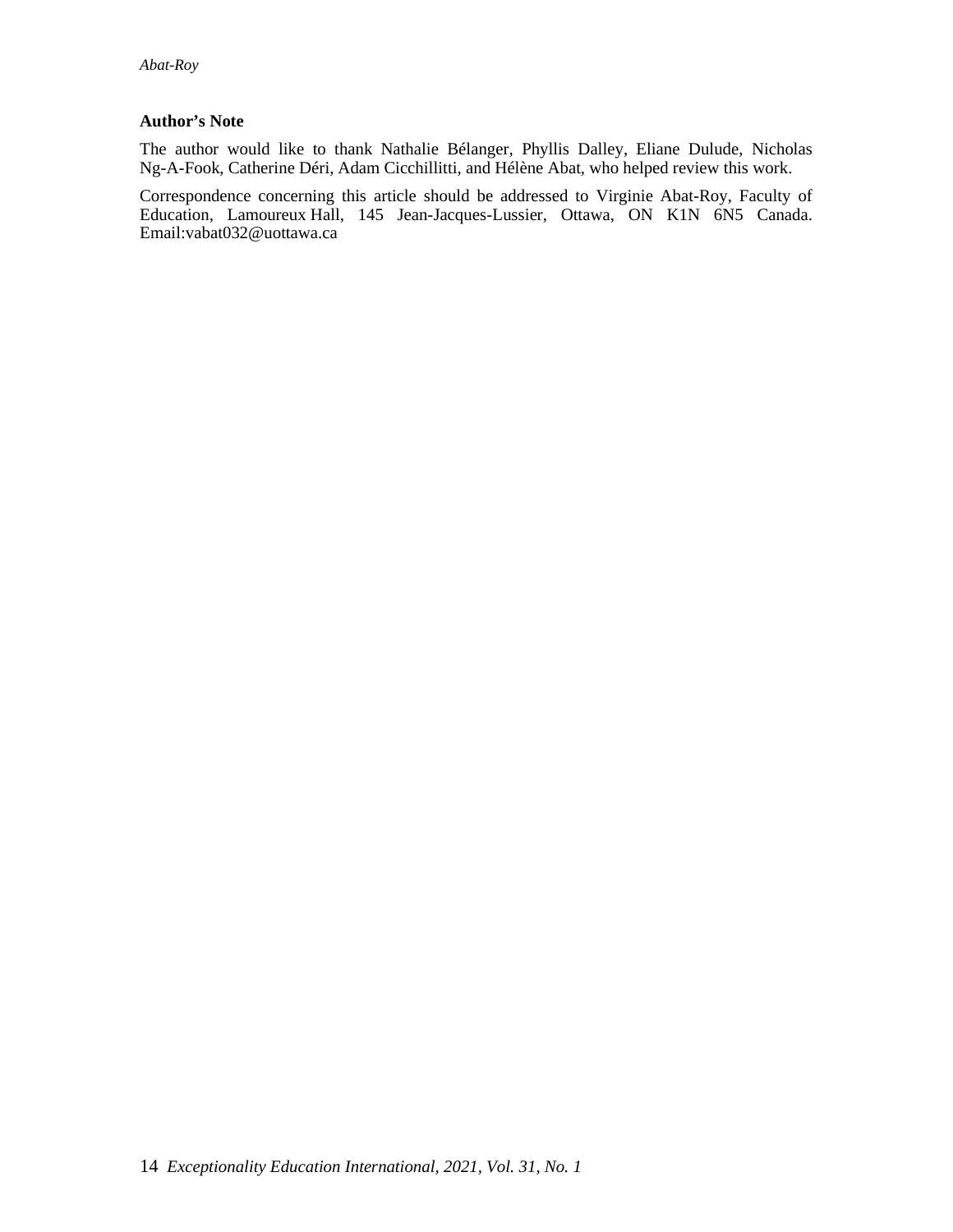| $Study1$                    | <b>Research objective</b>                                                                                                                                                                                  |                                                                                        | <b>Participant details</b>                                                                                                                                                                                                                                                                                                   |                                          | <b>Intervention description</b>                                                                                                                           | Outcomes <sup>3</sup>                                                                                                                                                                                    |
|-----------------------------|------------------------------------------------------------------------------------------------------------------------------------------------------------------------------------------------------------|----------------------------------------------------------------------------------------|------------------------------------------------------------------------------------------------------------------------------------------------------------------------------------------------------------------------------------------------------------------------------------------------------------------------------|------------------------------------------|-----------------------------------------------------------------------------------------------------------------------------------------------------------|----------------------------------------------------------------------------------------------------------------------------------------------------------------------------------------------------------|
|                             |                                                                                                                                                                                                            | Cohort <sup>2</sup>                                                                    | <b>Characteristics</b>                                                                                                                                                                                                                                                                                                       | Dog                                      |                                                                                                                                                           |                                                                                                                                                                                                          |
| Anderson<br>2006<br>Article | Determine how a<br>dog's presence in a<br>self-contained<br>classroom of 6<br>children diagnosed<br>with severe emotional<br>disorders that<br>affected their<br>emotional stability<br>and their learning | $n = 6$<br>$M = 3$<br>$F = 3$                                                          | Students carrying 1-3<br>diagnoses (opposi-<br>tional defiant disorder,<br><b>No</b><br>reactive attachment<br>disorder, attention<br>deficit disorder with<br>hyperactivity, central<br>auditory processing<br>disorder, intermittent<br>explosive disorder,<br>mood disorder, bipolar<br>disorder, Asperger's<br>Syndrome) | Family<br>dog(1)                         | 8 weeks preparation, 8 weeks<br>intervention<br>Problem-Solving Sheets and                                                                                | + Benefits for overall<br>emotional stability<br>(de-escalation of crisis)<br>+ Benefits for students'<br>attitudes toward school<br>+ Benefits for students'<br>responsibility, respect,<br>and empathy |
|                             |                                                                                                                                                                                                            | $6 - 11y$                                                                              |                                                                                                                                                                                                                                                                                                                              | training                                 | ABC Analysis Forms for<br>emotional crisis displayed by<br>students, daily observations,<br>interviews with students<br>(weekly) and parents<br>(monthly) |                                                                                                                                                                                                          |
| <b>Bassette</b><br>2013     | Measure the impact<br>of a dog reading<br>program on reading-<br>aloud behaviour in<br>elementary students<br>with emotional and<br>behavioural<br>disabilities (EBD)                                      | $n = 3$<br>$M = 2$<br>individual educational<br>$F = 1$<br>planning (IEP)<br>$7 - 11y$ | Students with EBD and                                                                                                                                                                                                                                                                                                        | Therapy<br>dog(1)                        | 2 weeks preparation, 4 weeks<br>intervention                                                                                                              | + Increases in on-task<br>behaviours (maintained                                                                                                                                                         |
| Article                     |                                                                                                                                                                                                            |                                                                                        |                                                                                                                                                                                                                                                                                                                              | Quiz, video recordings,<br>observations. | over time)                                                                                                                                                |                                                                                                                                                                                                          |
| <b>Bassette</b>             | Examine the impact                                                                                                                                                                                         | $n = 4$                                                                                | Students with EBD,                                                                                                                                                                                                                                                                                                           | Family                                   | 3 months                                                                                                                                                  | + Improvement in                                                                                                                                                                                         |
| 2016<br>Article             | of a pet dog on<br>reading skills of EBD                                                                                                                                                                   | $M = 4$<br>$F = 0$                                                                     | below-grade-level<br>reading scores                                                                                                                                                                                                                                                                                          | dog(1)                                   | Event recording, Elementary                                                                                                                               | reading measures and<br>performance                                                                                                                                                                      |
|                             | students                                                                                                                                                                                                   | $10 - 13y$                                                                             |                                                                                                                                                                                                                                                                                                                              | No<br>training                           | <b>Reading Attitude Survey</b>                                                                                                                            | $+/-$ Mixed motivation<br>levels (positive range)                                                                                                                                                        |

**Appendix 1** *Empirical Evidence on Service Animals and Pet Therapy in School*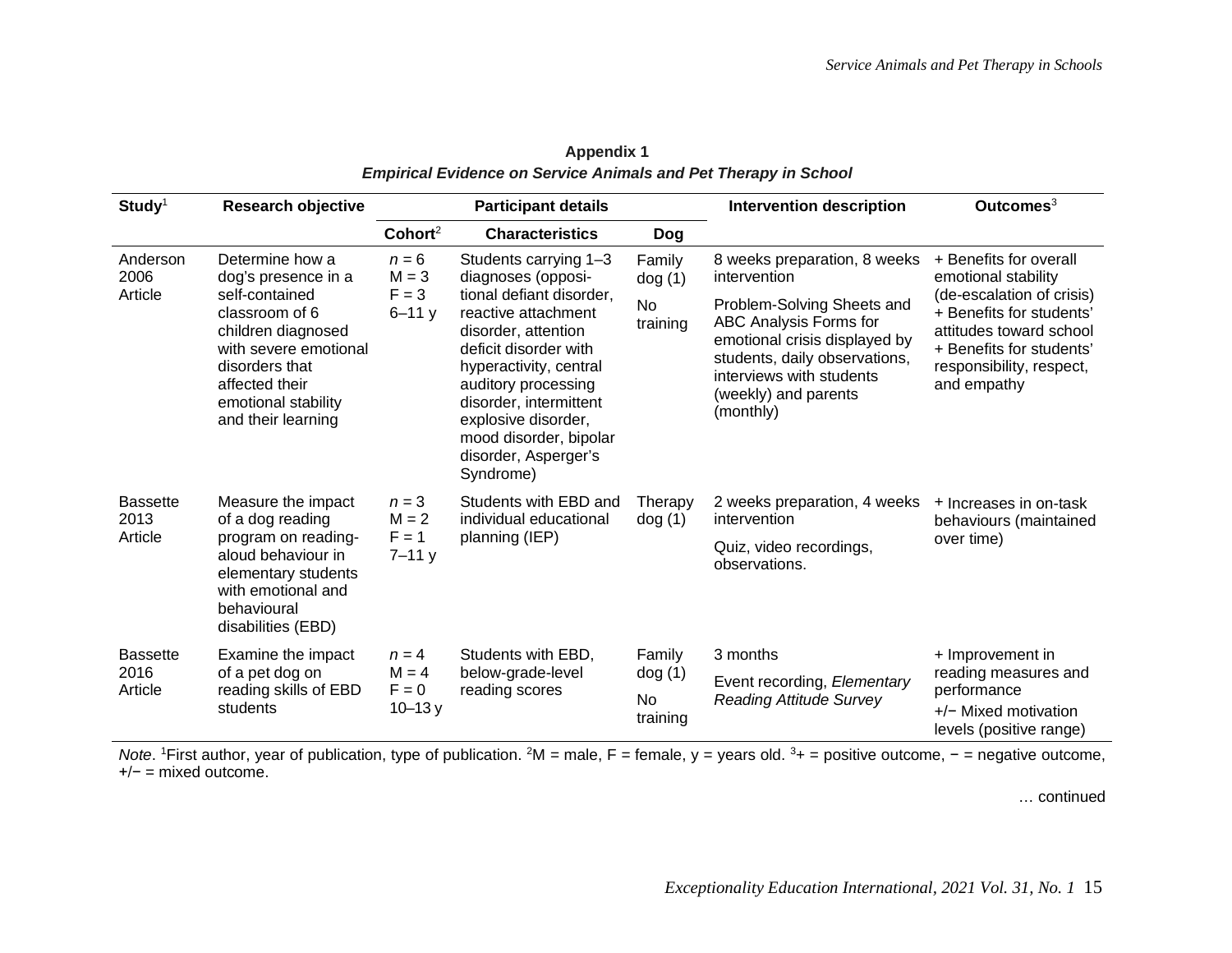| $Study1$                        | <b>Research objective</b>                                                                                                                                                       |                                              | <b>Participant details</b>                                                                                                        |                                                                               | <b>Intervention description</b>                                                                                                                                                                                                         | Outcomes <sup>3</sup>                                                                                                                                                                                                                                                                               |  |
|---------------------------------|---------------------------------------------------------------------------------------------------------------------------------------------------------------------------------|----------------------------------------------|-----------------------------------------------------------------------------------------------------------------------------------|-------------------------------------------------------------------------------|-----------------------------------------------------------------------------------------------------------------------------------------------------------------------------------------------------------------------------------------|-----------------------------------------------------------------------------------------------------------------------------------------------------------------------------------------------------------------------------------------------------------------------------------------------------|--|
|                                 |                                                                                                                                                                                 | Cohort <sup>2</sup>                          | <b>Characteristics</b>                                                                                                            | <b>Dog</b>                                                                    |                                                                                                                                                                                                                                         |                                                                                                                                                                                                                                                                                                     |  |
| Becker<br>2017<br>Article       | Evaluate the<br>effectiveness of an<br>animal-assisted<br>social-skills training<br>group for youth with<br>autism spectrum<br>disorders (ASD)                                  | $n = 31$<br>$M = 28$<br>$F = 3$<br>$8 - 14y$ | <b>Students with ASD</b><br>(including Asperger's<br>disorder or pervasive<br>development disorder<br>not otherwise<br>specified) | Therapy<br>dog(1)<br>Certified                                                | 12 weeks<br>Assessments of depressive<br>symptoms, theory of mind<br>ability, and social skills of<br>students. Rating scale of<br>social behaviours associated<br>with ASD symptoms designed<br>as a teacher rating scale<br>$(SRS-2)$ | + Reduced autism-<br>related symptoms (self-<br>and teacher-rated)<br>+/- Improved theory of<br>mind (both groups);<br>decreased feelings of<br>isolation and overall<br>depressive symptoms<br>(over time, effect not<br>significant); no differ-<br>ence on Social Lang-<br>uage Development Test |  |
| <b>Beetz</b><br>2011<br>Article | Determine whether<br>boys with insecure-<br>disorganized<br>attachment would profit<br>more from presence<br>of a dog, friendly<br>human, or toy dog<br>during a stressful task | $n = 31$<br>$M = 31$<br>$F = 0$<br>$7 - 12y$ | Boys with<br>insecure-disorganized<br>attachment                                                                                  | Therapy<br>dogs<br>(Number<br>not<br>specified)<br>Trained<br>or<br>certified | 2 weeks<br>Salivary cortisol recorded<br>before, during, and after Trier<br>Social Stress Test for<br>Children                                                                                                                          | + Significantly lower<br>stress level (cortisol)<br>with real dog; positive<br>relation between<br>contacts with dog and<br>decrease in stress levels<br>+/- Self-reported stress<br>levels did not differ                                                                                          |  |
| <b>Beetz</b><br>2013<br>Article | Investigate effects of<br>a school dog and<br>teacher team on socio-<br>emotional experiences,<br>depression, emotion-<br>regulation strategies                                 | $n = 46$<br>$M = 23$<br>$F = 23$<br>$8-9y$   | Students with<br>insecure-disorganized<br>attachment                                                                              | School<br>dog(1)                                                              | 1 school year<br>Depression scale for children,<br>questionnaire on emotional<br>and social experiences in<br>school, questionnaire on<br>emotion regulation in children                                                                | + Improvement of<br>attitude toward school<br>and emotions related to<br>learning for the entire<br>class                                                                                                                                                                                           |  |

**Appendix 1 continued**

Note. <sup>1</sup>First author, year of publication, type of publication. <sup>2</sup>M = male, F = female, y = years old. <sup>3</sup>+ = positive outcome, - = negative outcome, +/− = mixed outcome.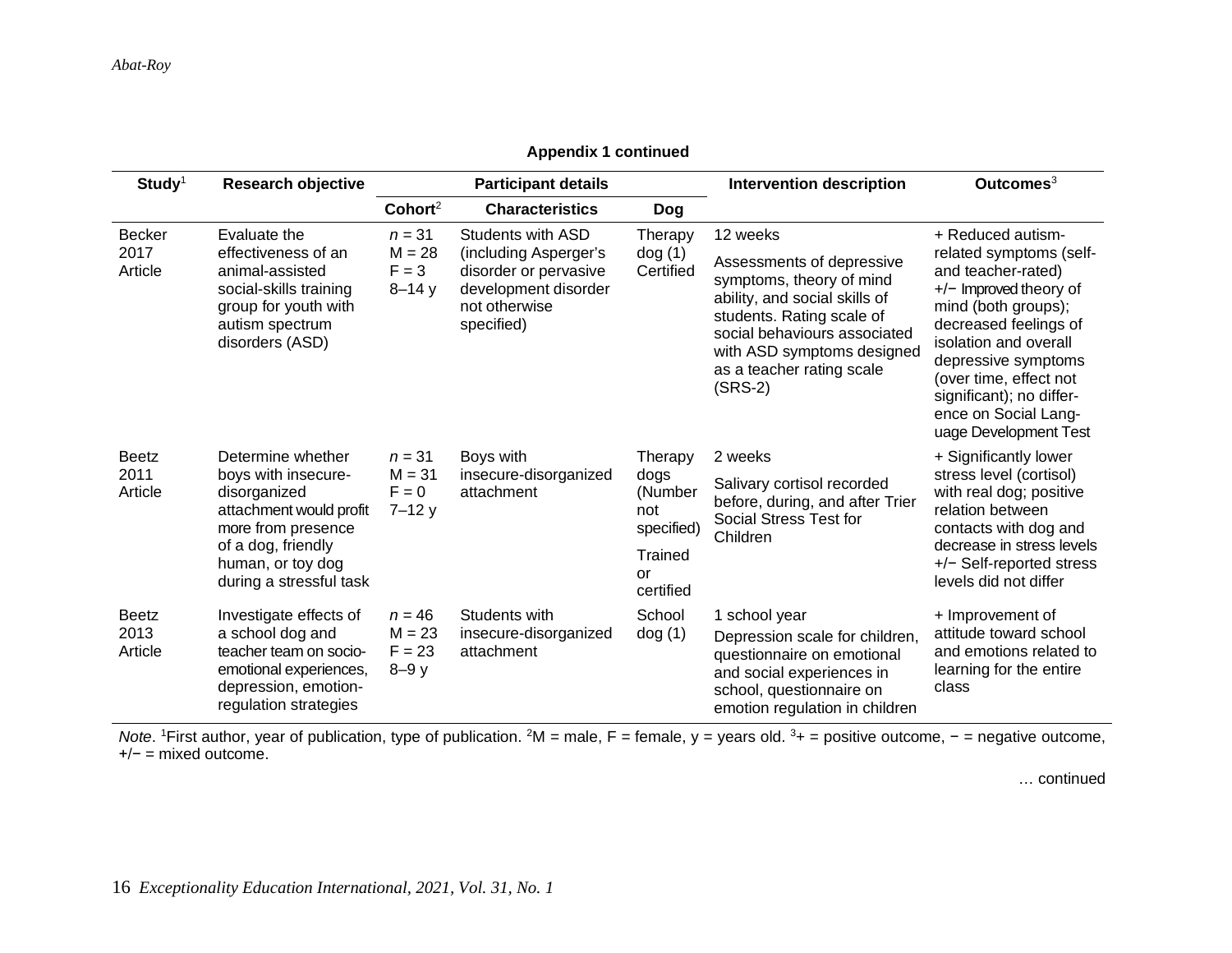| $Study1$                                         | <b>Research objective</b>                                                                                                                                          |                                                   | <b>Participant details</b>                                             |                                                                     | <b>Intervention description</b>                                                                                                                                                                                                                                | Outcomes <sup>3</sup>                                                                                                                                    |
|--------------------------------------------------|--------------------------------------------------------------------------------------------------------------------------------------------------------------------|---------------------------------------------------|------------------------------------------------------------------------|---------------------------------------------------------------------|----------------------------------------------------------------------------------------------------------------------------------------------------------------------------------------------------------------------------------------------------------------|----------------------------------------------------------------------------------------------------------------------------------------------------------|
|                                                  |                                                                                                                                                                    | Cohort <sup>2</sup>                               | <b>Characteristics</b>                                                 | <b>Dog</b>                                                          |                                                                                                                                                                                                                                                                |                                                                                                                                                          |
| <b>Broad</b><br>2018<br>Doctoral<br>dissertation | Discover the role of<br>school dogs,<br>specifically in therapy<br>and learning                                                                                    | $n = 15$<br>Gender<br>and age<br>not<br>specified | Students from two<br>schools in highly<br>deprived areas of<br>England | Therapy<br>dogs(3)<br>Not<br>certified                              | Duration not specified<br>Observations, interviews                                                                                                                                                                                                             | + Support for specific<br>children struggling to<br>function well in school<br>+ Indirect impact on<br>academic achievements<br>from therapeutic effects |
| <b>Burrows</b><br>2008<br>Article                | Identify and describe<br>the factors influencing<br>an autism service dog's<br>performance and the<br>impact on welfare                                            | $n = 11$<br>Gender<br>and age<br>not<br>specified | Children with autism                                                   | Service<br>dogs<br>(11)                                             | 12 months (5 teams) and 6<br>months (6 teams)<br>Interviews, observational data                                                                                                                                                                                | + Being part of the<br>school routine helped<br>the dog learn the<br>general routine faster                                                              |
| Clune<br>2019<br>Doctoral<br>dissertation        | Examine how a<br>reading intervention<br>with a therapy dog<br>affects fluency,<br>anxiety, motivation,<br>and self-efficacy<br>among 3rd-graders<br>with dyslexia | $n = 7$<br>$M = 5$<br>$F = 2$<br>$8-9y$           | 3rd-grade students with<br>dyslexia                                    | Therapy<br>dog(1)<br>Trained,<br>registered<br>with Pet<br>Partners | 7 weeks<br>Pre- and post-intervention<br>data measured by easyCBM<br>Passage Reading Fluency<br>Assessment, Abbreviated<br><b>Reading Anxiety Question-</b><br>naire, Motivation to Read<br>Profile; individual interviews<br>with teacher; observational data | + Increase in reading<br>fluency, decrease in<br>levels of anxiety,<br>increase in reading<br>motivation and self-<br>concept as readers                 |
| Connell<br>2019<br>Article                       | Evaluate the benefits<br>of three settings of<br>dog-assisted reading<br>programs                                                                                  | $n = 63$<br>$M = 27$<br>$F = 36$<br>$6-8y$        | Grade 1 and Grade 2<br>students in an<br>Australian school             | Therapy<br>dogs(7)<br>Public<br>access<br>certifica-<br>tions       | 4 weeks<br>York Assessment of Reading<br>for Comprehension, Single<br>Word Reading Test, Reading<br>Rate, Reading Accuracy,<br>Reading Comprehension; YARC                                                                                                     | + Improvements in<br>reading ability for all<br>three programs,<br>especially for students<br>with lower abilities                                       |

**Appendix 1 continued**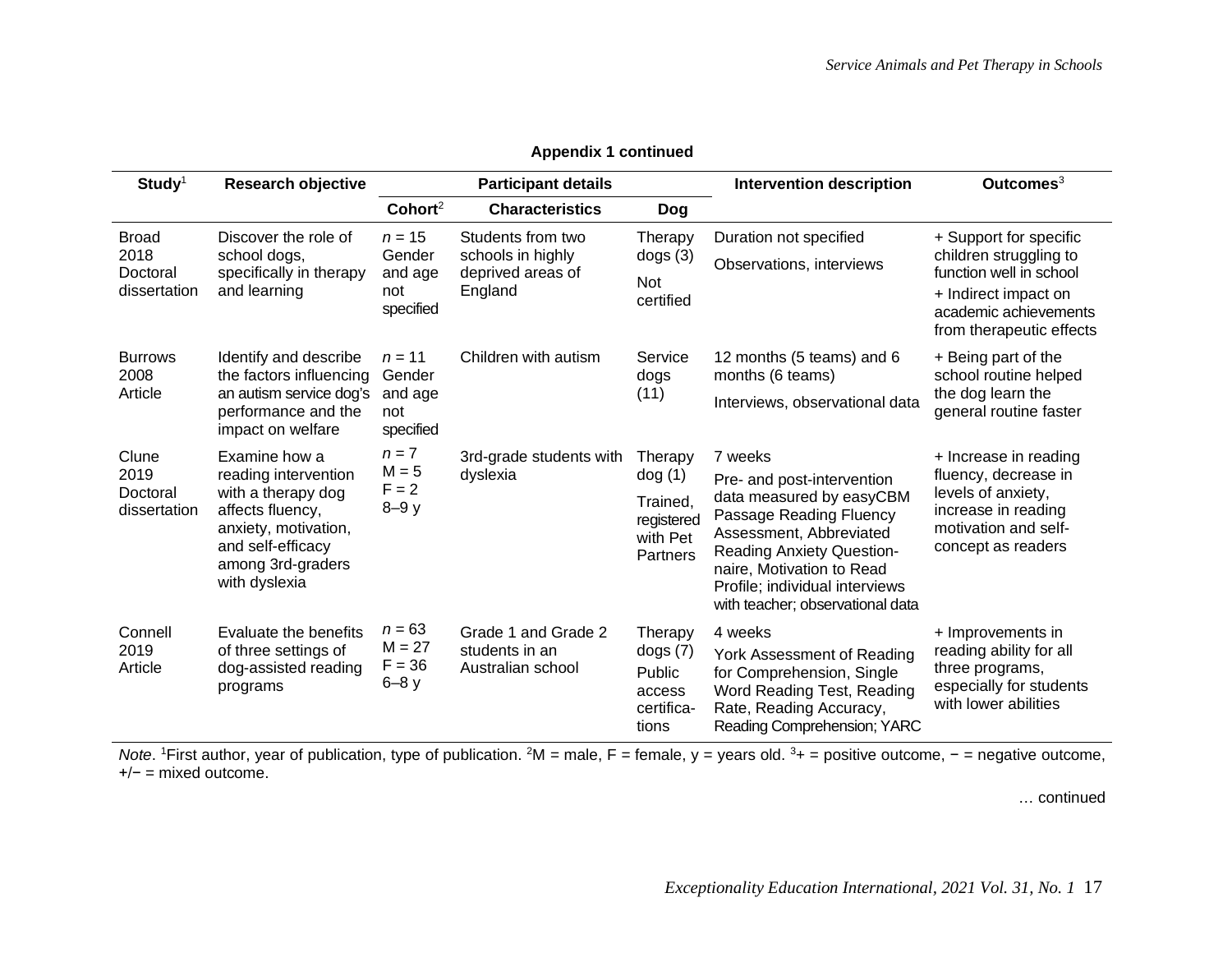|  |  | <b>Appendix 1 continued</b> |
|--|--|-----------------------------|
|--|--|-----------------------------|

| $Study1$                     | <b>Research objective</b>                                                                                                                                                          |                                                   | <b>Participant details</b>                                     |                                                                      | <b>Intervention description</b>                                                                                                                                                                                                               | Outcomes $3$                                                                                                                                                                                                                           |
|------------------------------|------------------------------------------------------------------------------------------------------------------------------------------------------------------------------------|---------------------------------------------------|----------------------------------------------------------------|----------------------------------------------------------------------|-----------------------------------------------------------------------------------------------------------------------------------------------------------------------------------------------------------------------------------------------|----------------------------------------------------------------------------------------------------------------------------------------------------------------------------------------------------------------------------------------|
|                              |                                                                                                                                                                                    | Cohort <sup>2</sup>                               | <b>Characteristics</b>                                         | <b>Dog</b>                                                           |                                                                                                                                                                                                                                               |                                                                                                                                                                                                                                        |
| Davis<br>2004<br>Article     | Evaluate the outcome<br>of placing assistance<br>dogs in the pediatric<br>population                                                                                               | $n = 16$<br>Gender<br>and age<br>not<br>specified | Children with a service<br>dog to mitigate their<br>disability | Service<br>dogs(16)<br>Trained,<br>placed by<br>an organ-<br>ization | One time only<br>Semi-structured open-ended<br>interview (open and closed<br>questions)                                                                                                                                                       | + Benefits identified for<br>the majority, mostly<br>social and cognitive,<br>but also physical and<br>medical                                                                                                                         |
| Hergovich<br>2002<br>Article | Examine the effects<br>of the presence of a<br>dog in the classroom<br>on field independence,<br>social competence,<br>empathy with animals,<br>and social-emotional<br>atmosphere | $n = 46$<br>$M = 23$<br>$F = 23$<br>$6 - 7y$      | 1st-graders in Austria<br>(economic migrant<br>families)       | Therapy<br>dogs(2)<br>Family<br>dog(1)                               | 3 months<br>Analysis of intelligence test,<br>social intelligence test, self-<br>assessment of empathy with<br>animals. Teacher<br>assessments of their pupils<br>with respect to sociability,<br>social integration, aggressive<br>behaviour | + Enhancement of field<br>independence, empathy<br>with animals; benefits<br>to development of<br>autonomous functioning,<br>segregation of self/non-<br>self, social integration<br>(teacher point of view)<br>and rate of aggression |
| Kirnan<br>2018<br>Article    | Examine the effect of<br>a dog-assisted<br>reading program on<br>special education<br>students                                                                                     | $n = 4$<br>$M = 4$<br>$F = 0$<br>$6 - 11y$        | Students in an<br>inclusive special<br>education classroom     | Therapy<br>dogs<br>(Number<br>not<br>specified)                      | 2 years, weekly reading<br>sessions<br>Behavioural data recorded<br>daily by the teacher,<br>interviews with teachers and<br>educators                                                                                                        | + Behavioural<br>improvement for 1<br>student                                                                                                                                                                                          |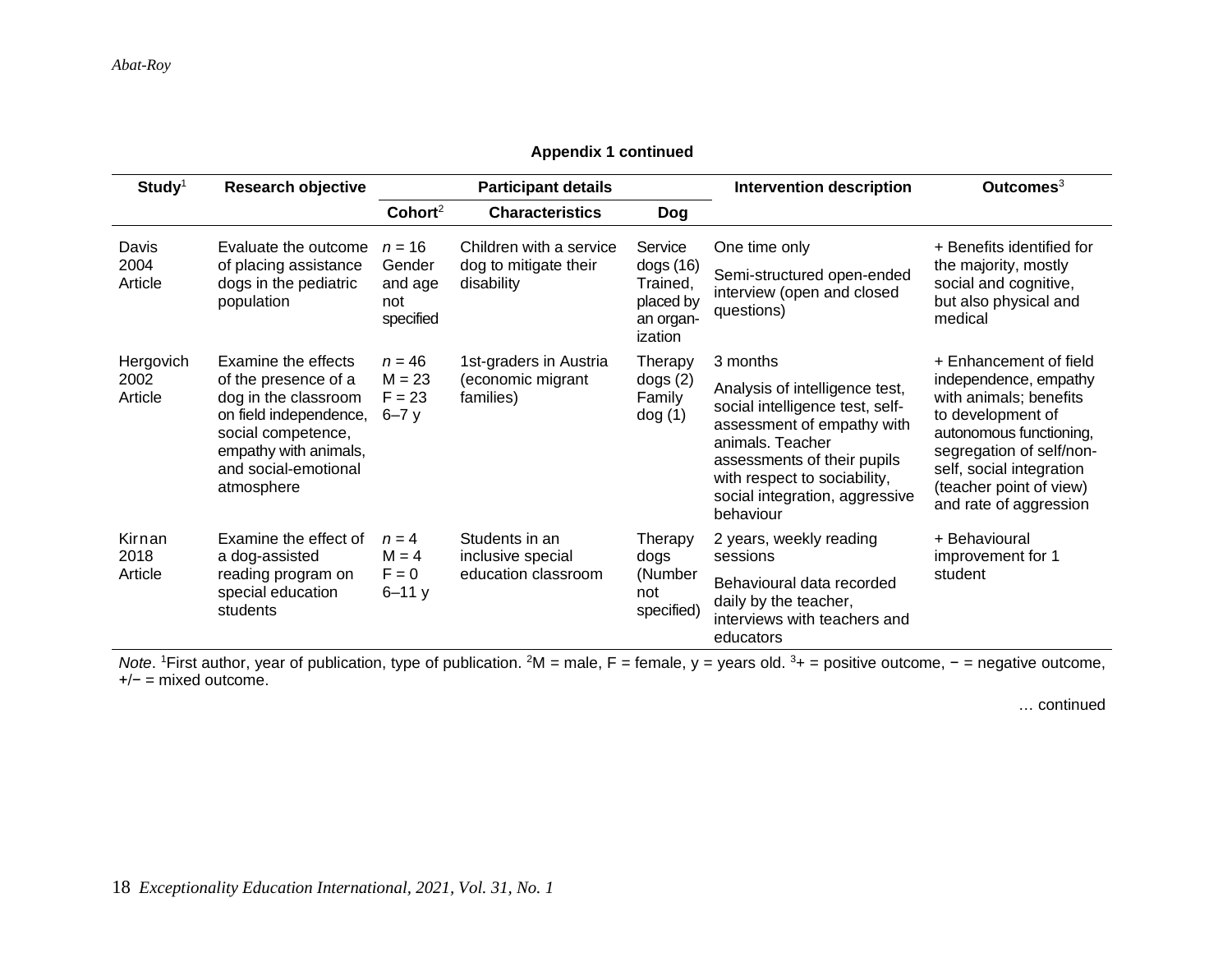| $Study1$                     | <b>Research objective</b>                                                                                            |                                                                            | <b>Participant details</b>                                                                                             |                                                             | <b>Intervention description</b>                                                                                                                                                                                                                    | Outcomes $3$                                                                                                                                                                                                                            |
|------------------------------|----------------------------------------------------------------------------------------------------------------------|----------------------------------------------------------------------------|------------------------------------------------------------------------------------------------------------------------|-------------------------------------------------------------|----------------------------------------------------------------------------------------------------------------------------------------------------------------------------------------------------------------------------------------------------|-----------------------------------------------------------------------------------------------------------------------------------------------------------------------------------------------------------------------------------------|
|                              |                                                                                                                      | Cohort <sup>2</sup>                                                        | <b>Characteristics</b>                                                                                                 | Dog                                                         |                                                                                                                                                                                                                                                    |                                                                                                                                                                                                                                         |
| Kirnan<br>2016<br>Article    | Examine the effects<br>of a therapy dog<br>program on reading                                                        | $n = 169$<br>$M = 85$<br>$F = 84$<br>kinder-<br>garten-<br>10 <sub>y</sub> | Regular students in<br>kindergarten through<br>Grade 4                                                                 | Therapy<br>dogs<br>(Number<br>not<br>specified)<br>"Tested" | N/D<br>Standardized reading scores,<br>interviews with teachers and<br>dog handlers                                                                                                                                                                | + Improvements in<br>reading and writing<br>skills, attitude and<br>enthusiasm for reading<br>(greatest gains with<br>struggling readers,<br>special education, ESL)<br>$+/-$ No difference in<br>scores for students<br>from Grade 1-4 |
| Kogan<br>1999<br>Article     | Assess the potential<br>of animal-assisted<br>therapy for<br>emotionally-disturbed<br>(ED) children                  | $n=2$<br>$M = 2$<br>$F = 0$<br>$11 - 12y$                                  | Students displaying<br>emotional disturbance<br>in self-contained ED<br>classroom with<br>individual education<br>plan | Therapy<br>dog(1)                                           | 5 months, 40-45 minutes<br>every week<br><b>ADD-H Comprehensive</b><br>Teacher Rating Scale, direct<br>observations, videotapes of<br>therapy sessions, post-<br>intervention interviews<br>(participants, families,<br>educational professionals) | + Positive outcomes on<br>sense of control over<br>the environment;<br>decrease in immature<br>acts and learned<br>helplessness.                                                                                                        |
| Kotrschal<br>2003<br>Article | Test short-term effect<br>of a dog on children's<br>behaviour, social<br>interactions, and on<br>teaching situations | $n = 24$<br>$M = 13$<br>$F = 10$<br>$6 - 7y$                               | 1st-grade Austrian<br>classroom, mainly from<br>first-generation<br>immigrant families                                 | Therapy<br>dogs(2)<br>Family<br>dog(1)                      | 2 months (1 month without<br>the dogs and 1 month with)<br>Observations from focal<br>sampling and scan sampling                                                                                                                                   | + Better social homo-<br>geneity of the group,<br>decrease in behavioural<br>extremes, integration of<br>excluded students,<br>increase in attention on<br>teacher. More effects<br>on boys than girls.                                 |

**Appendix 1 continued**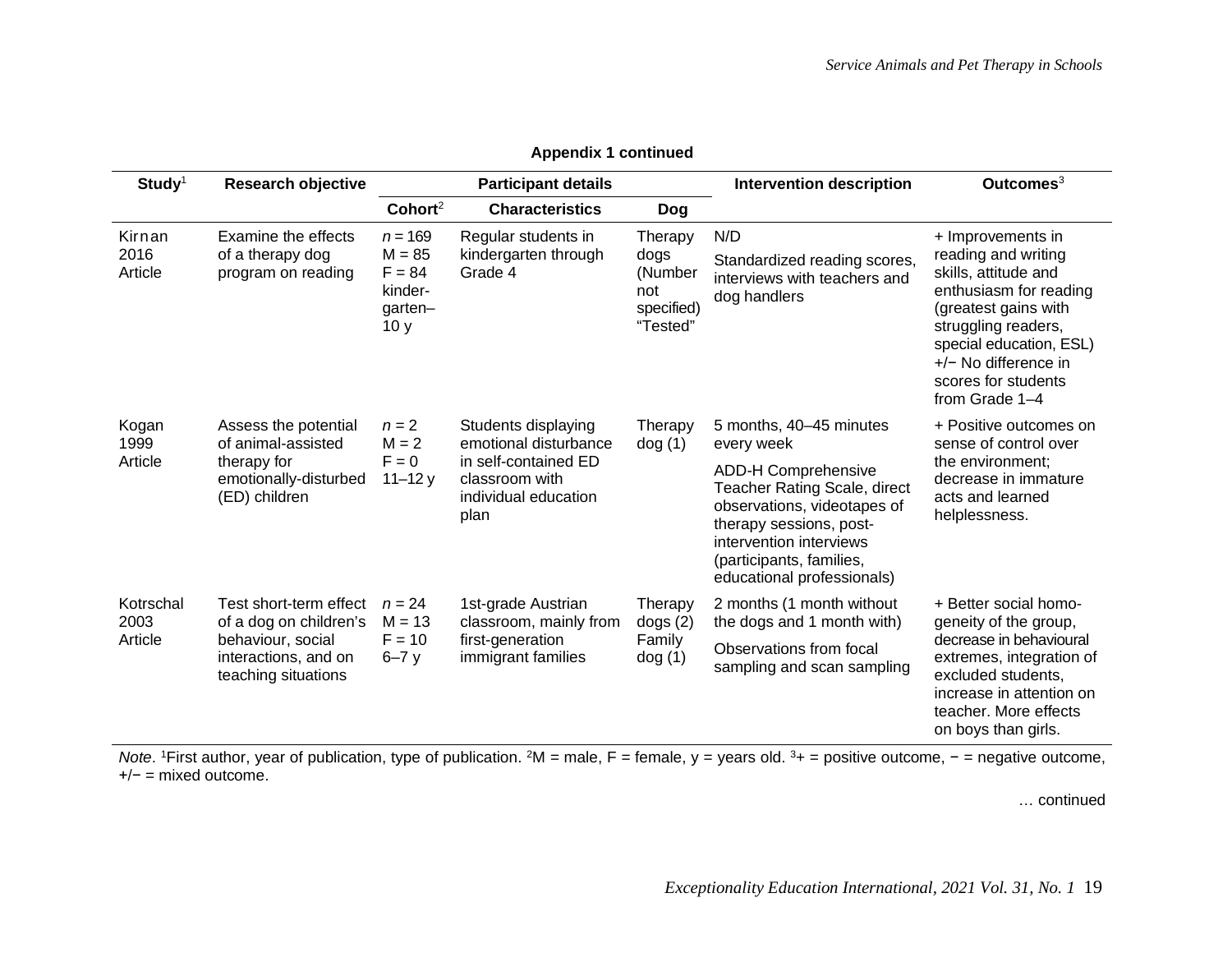# **Appendix 1 continued**

| $Study1$                   | <b>Research objective</b>                                                                                                                    |                                                      | <b>Participant details</b>                                                                                             |                                       | <b>Intervention description</b>                                                | Outcomes $3$                                                                                                                                                                                                                 |
|----------------------------|----------------------------------------------------------------------------------------------------------------------------------------------|------------------------------------------------------|------------------------------------------------------------------------------------------------------------------------|---------------------------------------|--------------------------------------------------------------------------------|------------------------------------------------------------------------------------------------------------------------------------------------------------------------------------------------------------------------------|
|                            |                                                                                                                                              | Cohort <sup>2</sup>                                  | <b>Characteristics</b>                                                                                                 | <b>Dog</b>                            |                                                                                |                                                                                                                                                                                                                              |
| le Roux<br>2014<br>Article | Evaluate the effects<br>of an animal-assisted<br>reading program on<br>reading rate, accuracy,<br>and comprehension<br>of 3rd-grade students | $n = 102$<br>Gender<br>not<br>specified<br>$7 - 13y$ | Afrikaans-medium<br>elementary school in a<br>low socio-economic<br>community in the<br>Western Cape, South<br>Africa, | Therapy<br>dogs (9)<br><b>Trained</b> | 18 weeks<br>Demographic questionnaire,<br>Neale Analysis of Reading<br>Ability | + Positive impact on<br>some reading skills of<br>the students who read<br>to a dog                                                                                                                                          |
| Limond<br>1997<br>Article  | Investigate the effects<br>of a dog on the<br>behaviour of children<br>with severe learning<br>disabilities                                  | $n = 8$<br>$M = 2$<br>$F = 6$<br>$7 - 12y$           | <b>Students with Down's</b><br>syndrome at a school<br>for children with severe<br>learning difficulties               | Therapy<br>dog(1)                     | 6 weeks (8 sessions)<br>Observations using a<br>repeated-measure design        | + Improved focus,<br>which contributed to<br>positive, co-operative<br>interactions between<br>the child and the adult                                                                                                       |
| Mader<br>1989<br>Article   | Examine the social<br>acknowledgement of<br>children with a<br>disability in<br>wheelchairs when a<br>service dog is present                 | $n=5$<br>$M = 2$<br>$F = 3$<br>$10 - 15y$            | Students in<br>wheelchairs (limited<br>mobility)                                                                       | Mobility<br>service<br>dogs(5)        | 2 hours<br>Observations                                                        | + Increase in social<br>acknowledgements<br>with the service dog,<br>mostly in unfamiliar<br>settings, which reduces<br>social isolation                                                                                     |
| Moore<br>2013<br>Article   | Examine changes in<br>children's implicit<br>theories of reading<br>ability for self, others,<br>and animals                                 | $n = 71$<br>$M = 32$<br>$F = 39$<br>$8-9y$           | 3rd-graders                                                                                                            | Therapy<br>dog(1)                     | 4 months<br>Repeated measures analysis<br>of co-variance (ANCOVA)              | + Improvement in<br>students' implicit<br>theories of reading<br>ability<br>$+/-$ Participating in the<br>entity condition<br>increased incremental<br>scores more than did<br>participating in the<br>incremental condition |

Note. <sup>1</sup>First author, year of publication, type of publication. <sup>2</sup>M = male, F = female, y = years old. <sup>3</sup>+ = positive outcome, - = negative outcome, +/− = mixed outcome.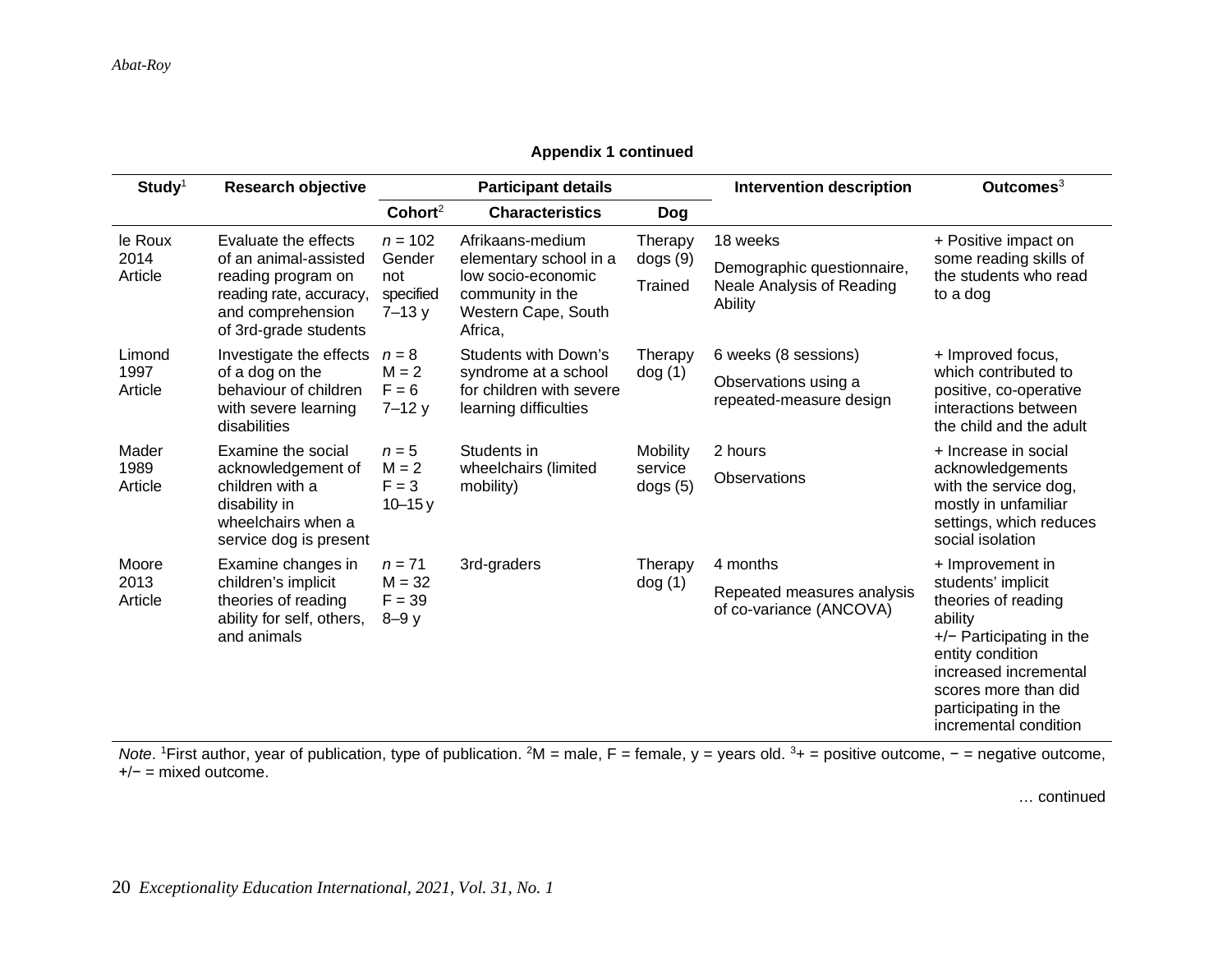| $Study1$                             | <b>Research objective</b>                                                                                                                                                 |                                               | <b>Participant details</b>              |                                | <b>Intervention description</b>                                                                                                                                                                                                                                                               | Outcomes $3$                                                                                                                                                                                     |
|--------------------------------------|---------------------------------------------------------------------------------------------------------------------------------------------------------------------------|-----------------------------------------------|-----------------------------------------|--------------------------------|-----------------------------------------------------------------------------------------------------------------------------------------------------------------------------------------------------------------------------------------------------------------------------------------------|--------------------------------------------------------------------------------------------------------------------------------------------------------------------------------------------------|
|                                      |                                                                                                                                                                           | Cohort <sup>2</sup>                           | <b>Characteristics</b>                  | <b>Dog</b>                     |                                                                                                                                                                                                                                                                                               |                                                                                                                                                                                                  |
| Nedzinskaitė<br>2019<br>Article      | Evaluate whether<br>dog-assisted therapy<br>sessions can benefit<br>the outcome of<br>physical therapy for<br>children with a mental<br>disability                        | $n = 28$<br>$M = 13$<br>$F = 15$<br>$9 - 19y$ | Children with a mental<br>disability    | Therapy<br>dogs(6)             | 2 months<br>Bruininks-Oseretsky motor<br>skills evaluation test (short<br>version), Isometric torso<br>muscle endurance tests<br>based on Ito, McIntosh, and<br>McGill. Ability to focus on and<br>memorize exercises and<br>ability to understand and<br>perform them were also<br>evaluated | + Improvement in<br>movement perception<br>and performance,<br>ability to focus and<br>memorize movement<br>sequels, torso muscle<br>static endurance, fine<br>motor skills, and<br>coordination |
| Renaud<br>2018<br>Master's<br>thesis | Explore the<br>perceptions of<br>students and teacher<br>regarding the effect of 12-13 y<br>a dog on classroom<br>climate                                                 | $n = 15$<br>$M = 13$<br>$F = 2$               | 7th-grade students and<br>their teacher | Family<br>dog (1)<br>Untrained | 8 weeks<br>Questionnaires,<br>semi-structured individual<br>interviews and focus groups,<br>teacher's logbook                                                                                                                                                                                 | + Improvement in<br>interpersonal<br>relations, improved<br>sense of belonging,<br>increased pleasure<br>and engagement<br>associated with<br>learning                                           |
| Stevenson<br>2015<br>Article         | Determine if sessions<br>with a dog can be<br>used to motivate<br>students with autism<br>to increase their<br>social interaction and<br>engagement with<br>their teacher | $n = 3$<br>$M = 3$<br>$F = 0$<br>$7 - 13y$    | Students with a<br>diagnosis of autism  | Family<br>dog (1)<br>Untrained | 10 weeks (5 sessions)<br>Observations in<br>semi-standardized sessions;<br>measures focused on social<br>behaviours, negative or<br>repetitive and autistic<br>symptomatology                                                                                                                 | + Increase in<br>meaningful social<br>interactions with dog<br>and teacher,<br>reduction in solitary<br>or repetitive<br>behaviours,<br>generalization effects                                   |

**Appendix 1 continued**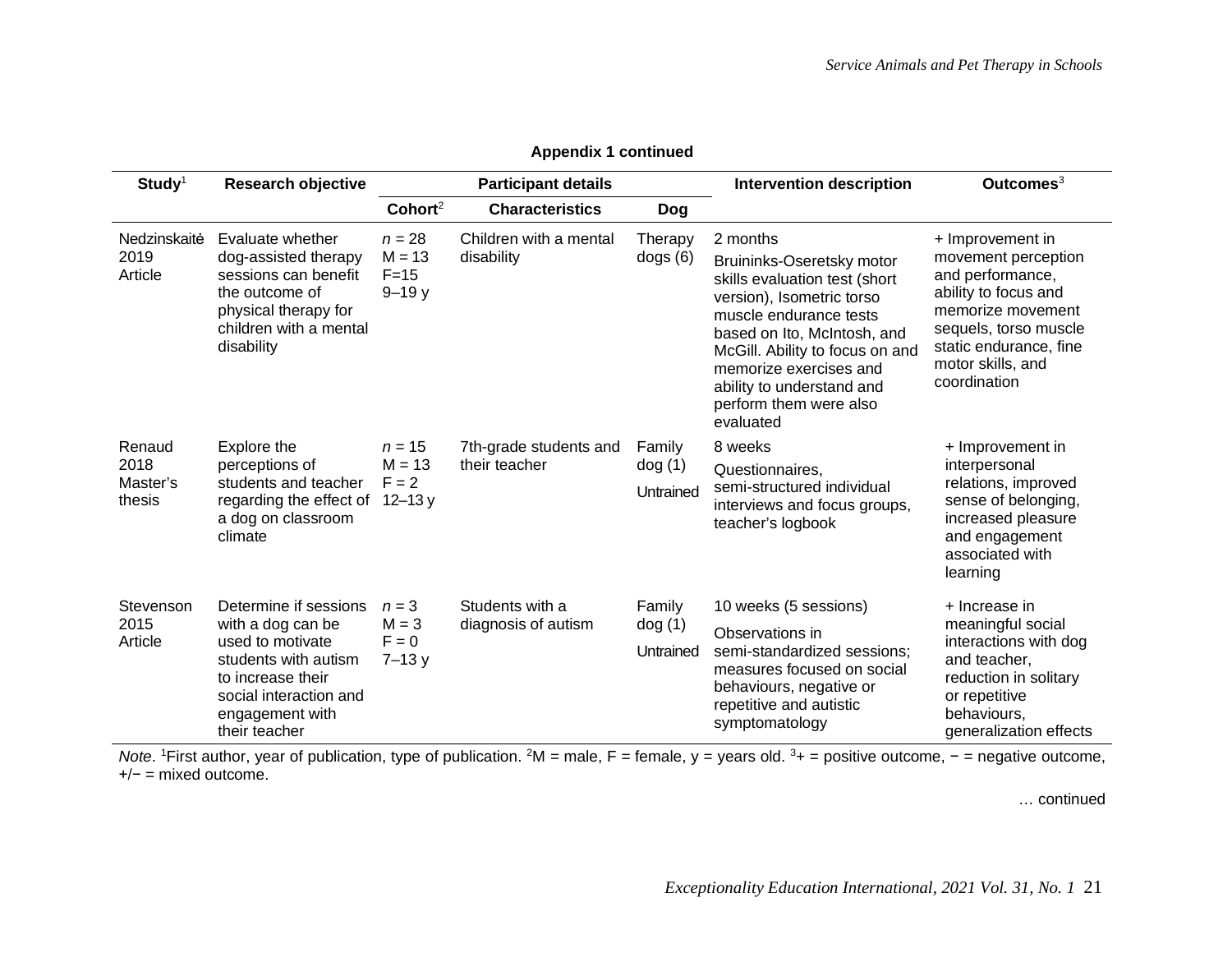# **Appendix 1 continued**

| $Study1$                                  | <b>Research objective</b>                                                                                                                              |                                                  | <b>Participant details</b>                                           |                                                             | <b>Intervention description</b>                                                                                                                                                                                                     | Outcomes <sup>3</sup>                                                                                                                                                                                |
|-------------------------------------------|--------------------------------------------------------------------------------------------------------------------------------------------------------|--------------------------------------------------|----------------------------------------------------------------------|-------------------------------------------------------------|-------------------------------------------------------------------------------------------------------------------------------------------------------------------------------------------------------------------------------------|------------------------------------------------------------------------------------------------------------------------------------------------------------------------------------------------------|
|                                           |                                                                                                                                                        | Cohort <sup>2</sup>                              | <b>Characteristics</b>                                               | <b>Dog</b>                                                  |                                                                                                                                                                                                                                     |                                                                                                                                                                                                      |
| Tissen<br>2007<br>Article                 | Examine the effects<br>of different training<br>methods on social<br>behaviour, empathy,<br>and aggression in<br>children                              | $n = 230$<br>$M = 109$<br>$F = 121$<br>$7 - 10y$ | 3rd-grade classes from<br>3 different Viennese<br>elementary schools | Therapy<br>dogs<br>(Number<br>not<br>specified)<br>"Tested" | 10 weeks<br>Questionnaire before and after<br>the program (teachers and<br>students), 3 weeks later<br>(students only)                                                                                                              | + Improvement in<br>social behaviour and<br>empathy, greater<br>respect for one<br>another, decrease in<br>aggression<br>$+/-$ Greater empathy<br>irrespective of program,<br>but unstable over time |
| Treat<br>2013<br>Doctoral<br>dissertation | Determine if the<br>presence of a therapy<br>dog increases the<br>reading performance<br>of students with<br>learning disabilities<br>on reading tests | $n = 9$<br>$M = 4$<br>$F = 5$<br>$7 - 10y$       | Students with identified<br>learning disabilities                    | Therapy<br>dog(1)                                           | Duration not specified,<br>10 reading sessions                                                                                                                                                                                      | + Increase in reading<br>skills, feelings of                                                                                                                                                         |
|                                           |                                                                                                                                                        |                                                  |                                                                      | Certified                                                   | Pre- and post-testing on Gray<br>Oral Reading Test, Basic<br>Reading Inventory Reader<br>Self-Perception Scale, anxiety<br>scale; pre- and post-<br>intervention interviews (parent)<br>Student questionnaires,<br>reading journals | self-efficacy,<br>motivation to read.<br>Decrease in anxiety                                                                                                                                         |
| Tremblay                                  | Describe the                                                                                                                                           | $n = 2$                                          | Teenagers with a                                                     | Autism                                                      | 1 month                                                                                                                                                                                                                             | + Better social                                                                                                                                                                                      |
| 2016<br>Master's<br>thesis                | perceived relation of<br>autism service dogs<br>on the development<br>of teenagers with<br>autism, in both school<br>and family context                | $M = 1$<br>$F = 1$<br>$14 - 17y$                 | diagnosis of autism                                                  | service<br>dogs(2)                                          | Semi-structured open-ended<br>interviews, observations,<br>students' journals                                                                                                                                                       | participation. Improves<br>symptoms, troubles,<br>characteristics of the<br>disability. Efficient in<br>the long term (years),<br>Benefits for immediate<br>surroundings                             |

Note. <sup>1</sup>First author, year of publication, type of publication. <sup>2</sup>M = male, F = female, y = years old. <sup>3</sup>+ = positive outcome, - = negative outcome, +/− = mixed outcome.